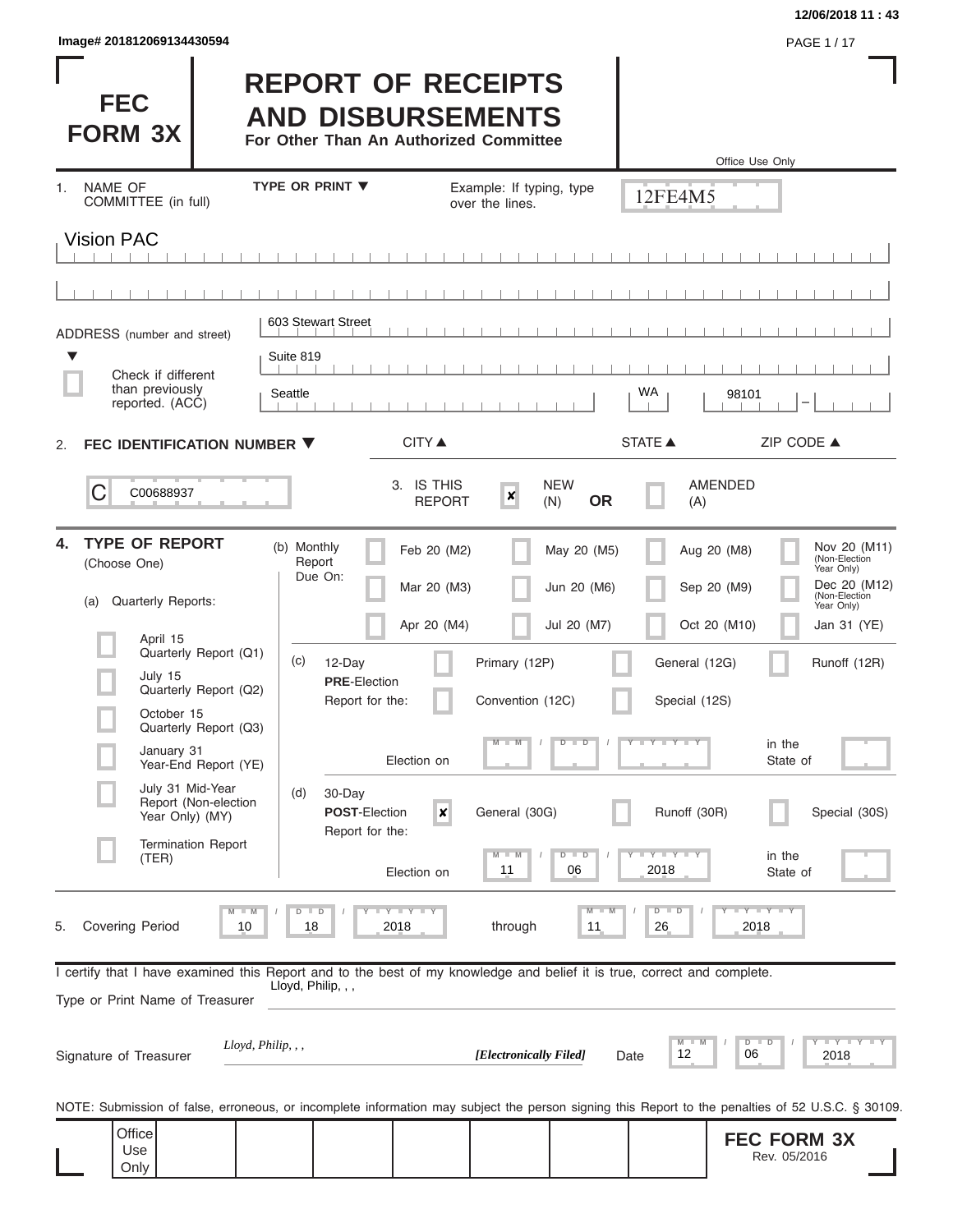|    | Image# 201812069134430595                                                                           |                                                      |                                                 |
|----|-----------------------------------------------------------------------------------------------------|------------------------------------------------------|-------------------------------------------------|
|    | FEC Form 3X (Rev. 05/2016)                                                                          | <b>SUMMARY PAGE</b><br>OF RECEIPTS AND DISBURSEMENTS | Page 2                                          |
|    | Write or Type Committee Name                                                                        |                                                      |                                                 |
|    | <b>Vision PAC</b>                                                                                   |                                                      |                                                 |
|    | Report Covering the Period:<br>From:                                                                | Y LY L<br>$M - M$<br>$D$ $D$<br>2018<br>10<br>18     | D<br>D<br>2018<br>11<br>26<br>To:               |
|    |                                                                                                     | <b>COLUMN A</b><br><b>This Period</b>                | <b>COLUMN B</b><br><b>Calendar Year-to-Date</b> |
| 6. | Cash on Hand<br>(a)<br>$-Y - Y - Y$<br>January 1,<br>2018                                           |                                                      | 0.00                                            |
|    | Cash on Hand at<br>(b)<br>Beginning of Reporting Period                                             | 4875.56                                              |                                                 |
|    | Total Receipts (from Line 19)<br>(c)                                                                | 107500.00                                            | 112600.00                                       |
|    | Subtotal (add Lines 6(b) and<br>(d)<br>6(c) for Column A and Lines<br>6(a) and 6(c) for Column B)   | 112375.56                                            | 112600.00                                       |
| 7. | Total Disbursements (from Line 31)                                                                  | 30271.25                                             | 30495.69                                        |
| 8. | Cash on Hand at Close of<br><b>Reporting Period</b><br>(subtract Line $7$ from Line $6(d)$ )        | 82104.31                                             | 82104.31                                        |
| 9. | Debts and Obligations Owed TO<br>the Committee (Itemize all on<br>Schedule C and/or Schedule D)     | 0.00                                                 |                                                 |
|    | 10. Debts and Obligations Owed BY<br>the Committee (Itemize all on<br>Schedule C and/or Schedule D) | T.<br>0.00                                           |                                                 |

This committee has qualified as a multicandidate committee. (see FEC FORM 1M)

# **For further information contact:**

Federal Election Commission 999 E Street, NW Washington, DC 20463

Toll Free 800-424-9530 Local 202-694-1100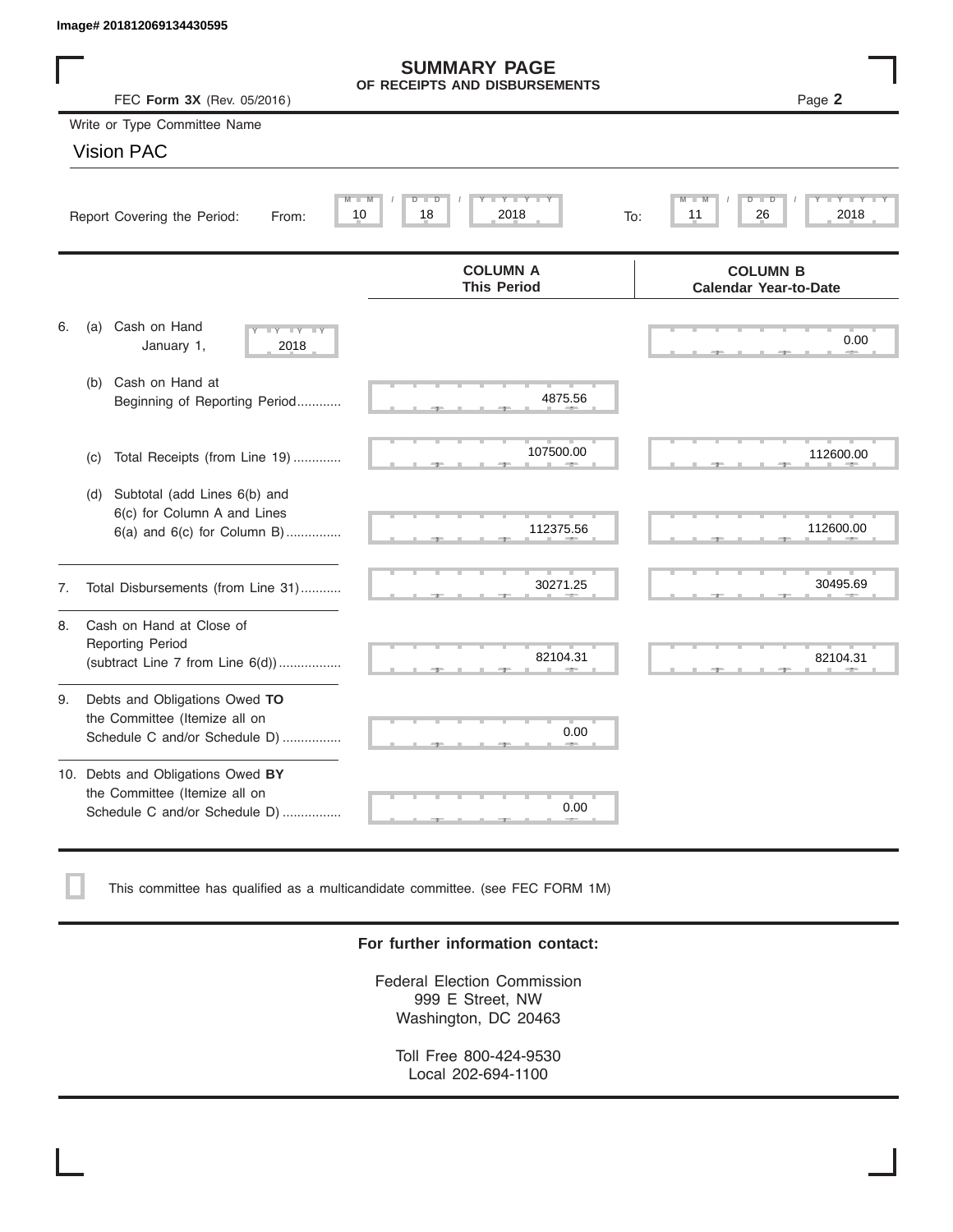# **DETAILED SUMMARY PAGE**

# Vision PAC

| Image# 201812069134430596                                             |                                                                                                               |                                                                   |
|-----------------------------------------------------------------------|---------------------------------------------------------------------------------------------------------------|-------------------------------------------------------------------|
|                                                                       | <b>DETAILED SUMMARY PAGE</b>                                                                                  |                                                                   |
| FEC Form 3X (Rev. 05/2016)                                            | of Receipts                                                                                                   | Page 3                                                            |
| Write or Type Committee Name                                          |                                                                                                               |                                                                   |
| <b>Vision PAC</b>                                                     |                                                                                                               |                                                                   |
|                                                                       |                                                                                                               |                                                                   |
| $M$ $M$<br>10<br>Report Covering the Period:<br>From:                 | $\mathbf{I}$ $\mathbf{Y}$ $\mathbf{I}$ $\mathbf{Y}$ $\mathbf{I}$ $\mathbf{Y}$<br>$D$ $D$<br>18<br>2018<br>To: | $M$ $M$<br>$D$ $D$<br>$T - Y$ $T - Y$ $T - Y$<br>26<br>2018<br>11 |
| I. Receipts                                                           | <b>COLUMN A</b><br><b>Total This Period</b>                                                                   | <b>COLUMN B</b><br><b>Calendar Year-to-Date</b>                   |
| 11. Contributions (other than loans) From:                            |                                                                                                               |                                                                   |
| Individuals/Persons Other<br>(a)                                      |                                                                                                               |                                                                   |
| <b>Than Political Committees</b>                                      |                                                                                                               |                                                                   |
| Itemized (use Schedule A)<br>(i)                                      | 107500.00                                                                                                     | 112500.00                                                         |
|                                                                       |                                                                                                               |                                                                   |
|                                                                       | 0.00                                                                                                          | 100.00                                                            |
| (iii) TOTAL (add                                                      | 107500.00                                                                                                     | 112600.00                                                         |
| Lines $11(a)(i)$ and $(ii)$                                           |                                                                                                               |                                                                   |
| Political Party Committees<br>(b)                                     | 0.00                                                                                                          | 0.00                                                              |
| <b>Other Political Committees</b><br>(C)                              |                                                                                                               |                                                                   |
|                                                                       | 0.00                                                                                                          | 0.00                                                              |
| (d) Total Contributions (add Lines                                    |                                                                                                               |                                                                   |
| $11(a)(iii)$ , (b), and (c)) (Carry                                   |                                                                                                               |                                                                   |
|                                                                       | 107500.00                                                                                                     | 112600.00                                                         |
| 12. Transfers From Affiliated/Other                                   |                                                                                                               |                                                                   |
|                                                                       | 0.00                                                                                                          | 0.00                                                              |
|                                                                       | 0.00                                                                                                          | 0.00                                                              |
|                                                                       |                                                                                                               |                                                                   |
|                                                                       | 0.00                                                                                                          | 0.00                                                              |
| 14. Loan Repayments Received<br>15. Offsets To Operating Expenditures |                                                                                                               |                                                                   |
| (Refunds, Rebates, etc.)                                              |                                                                                                               |                                                                   |
| (Carry Totals to Line 37, page 5)                                     | 0.00                                                                                                          | 0.00                                                              |
| 16. Refunds of Contributions Made                                     |                                                                                                               |                                                                   |
| to Federal Candidates and Other                                       |                                                                                                               |                                                                   |
| Political Committees                                                  | 0.00                                                                                                          | 0.00                                                              |
| 17. Other Federal Receipts                                            |                                                                                                               |                                                                   |
|                                                                       | 0.00                                                                                                          | 0.00                                                              |
| 18. Transfers from Non-Federal and Levin Funds                        |                                                                                                               |                                                                   |
| (a) Non-Federal Account                                               | 0.00                                                                                                          |                                                                   |
|                                                                       |                                                                                                               | 0.00                                                              |
|                                                                       | 0.00                                                                                                          | 0.00                                                              |
| (b) Levin Funds (from Schedule H5)                                    |                                                                                                               |                                                                   |
| (c) Total Transfers (add $18(a)$ and $18(b)$ )                        | 0.00                                                                                                          | 0.00                                                              |
|                                                                       |                                                                                                               |                                                                   |
| 19. Total Receipts (add Lines 11(d),                                  |                                                                                                               |                                                                   |
| 12, 13, 14, 15, 16, 17, and 18(c))                                    | 107500.00                                                                                                     | 112600.00                                                         |
|                                                                       |                                                                                                               |                                                                   |
| 20. Total Federal Receipts                                            |                                                                                                               |                                                                   |
| (subtract Line 18(c) from Line 19) ▶                                  | 107500.00                                                                                                     | 112600.00                                                         |
|                                                                       |                                                                                                               |                                                                   |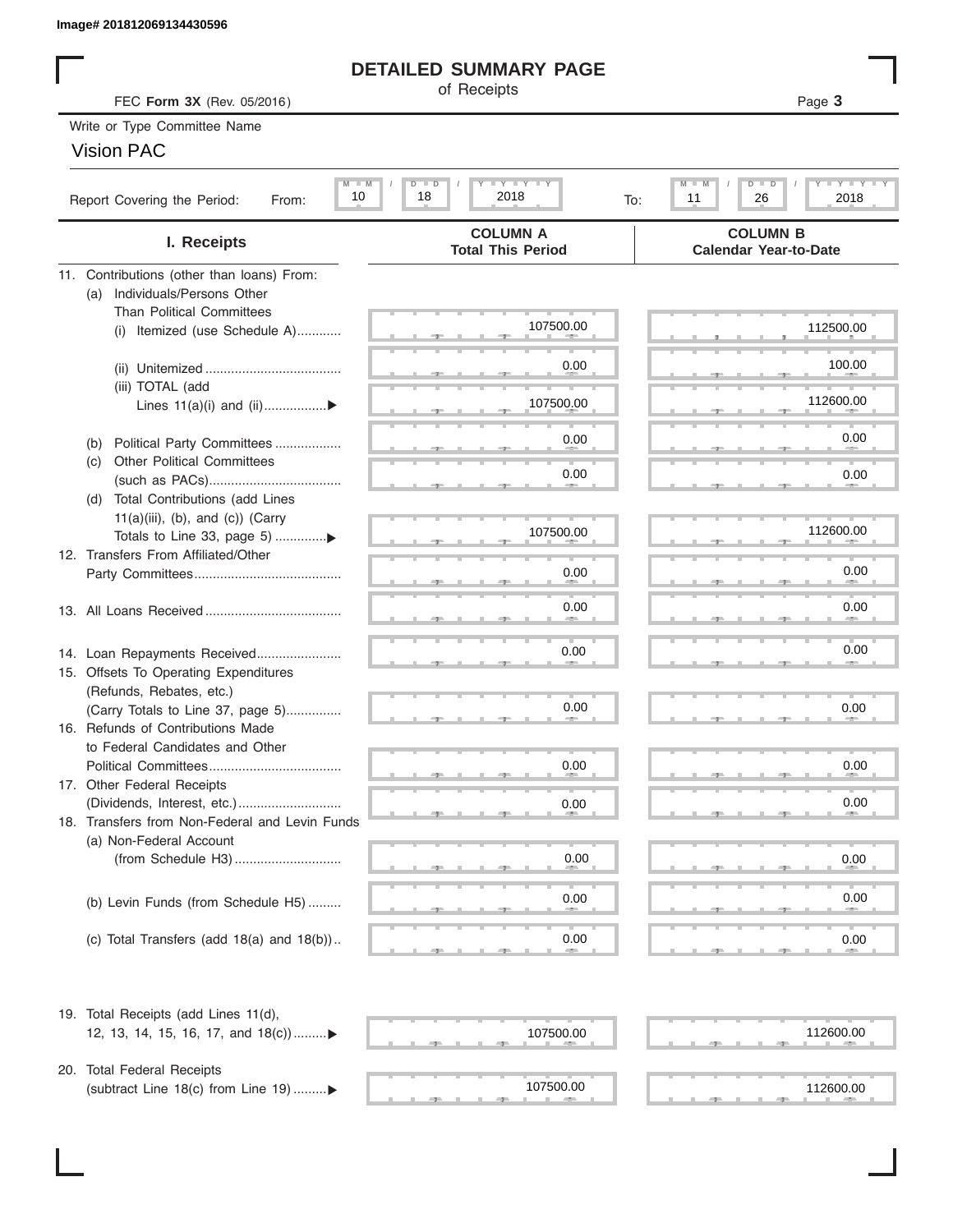I

# **DETAILED SUMMARY PAGE**

of Disbursements

|     | FEC Form 3X (Rev. 05/2016)                                                                      |                                             | Page 4                                          |
|-----|-------------------------------------------------------------------------------------------------|---------------------------------------------|-------------------------------------------------|
|     | <b>II. Disbursements</b>                                                                        | <b>COLUMN A</b><br><b>Total This Period</b> | <b>COLUMN B</b><br><b>Calendar Year-to-Date</b> |
|     | 21. Operating Expenditures:<br>(a) Allocated Federal/Non-Federal<br>Activity (from Schedule H4) |                                             |                                                 |
|     | Federal Share<br>(i)                                                                            | 0.00                                        | 0.00                                            |
|     | Non-Federal Share<br>(ii)                                                                       | 0.00                                        | 0.00                                            |
| (b) | Other Federal Operating                                                                         | 30271.25                                    | 30495.69                                        |
|     | (c) Total Operating Expenditures<br>(add 21(a)(i), (a)(ii), and (b))                            | 30271.25                                    | 30495.69                                        |
|     | 22. Transfers to Affiliated/Other Party                                                         | 0.00                                        | 0.00                                            |
|     | 23. Contributions to<br>Federal Candidates/Committees<br>and Other Political Committees         |                                             | -<br>0.00                                       |
|     | 24. Independent Expenditures                                                                    | 0.00                                        |                                                 |
|     | 25. Coordinated Party Expenditures<br>$(52 \text{ U.S.C. }$ § 30116(d))                         | 0.00                                        | 0.00                                            |
|     |                                                                                                 | 0.00<br>an a                                | 0.00                                            |
|     | 26. Loan Repayments Made                                                                        | 0.00                                        | 0.00                                            |
|     | 28. Refunds of Contributions To:                                                                | 0.00                                        | 0.00                                            |
|     | (a) Individuals/Persons Other<br>Than Political Committees                                      | 0.00                                        | 0.00                                            |
| (b) | Political Party Committees<br><b>Other Political Committees</b>                                 | 0.00                                        | 0.00                                            |
| (C) |                                                                                                 | 0.00                                        | 0.00                                            |
| (d) | <b>Total Contribution Refunds</b><br>(add Lines 28(a), (b), and (c))                            | 0.00                                        | 0.00                                            |
|     | 29. Other Disbursements (Including                                                              | 0.00                                        | 0.00                                            |
|     | 30. Federal Election Activity (52 U.S.C. § 30101(20))                                           |                                             |                                                 |
|     | (a) Allocated Federal Election Activity<br>(from Schedule H6)                                   |                                             |                                                 |
|     | (i) Federal Share                                                                               | 0.00                                        | 0.00                                            |
|     |                                                                                                 | 0.00                                        | 0.00                                            |
| (b) | Federal Election Activity Paid<br>Entirely With Federal Funds                                   | 0.00                                        | 0.00                                            |
| (C) | Total Federal Election Activity (add<br>Lines $30(a)(i)$ , $30(a)(ii)$ and $30(b))$             | 0.00                                        | 0.00                                            |
|     | 31. Total Disbursements (add Lines 21(c), 22,                                                   |                                             |                                                 |
|     | 23, 24, 25, 26, 27, 28(d), 29 and 30(c))                                                        | 30271.25                                    | 30495.69                                        |
|     | 32. Total Federal Disbursements                                                                 |                                             |                                                 |
|     | (subtract Line 21(a)(ii) and Line 30(a)(ii)                                                     | 30271.25                                    |                                                 |
|     |                                                                                                 |                                             | 30495.69                                        |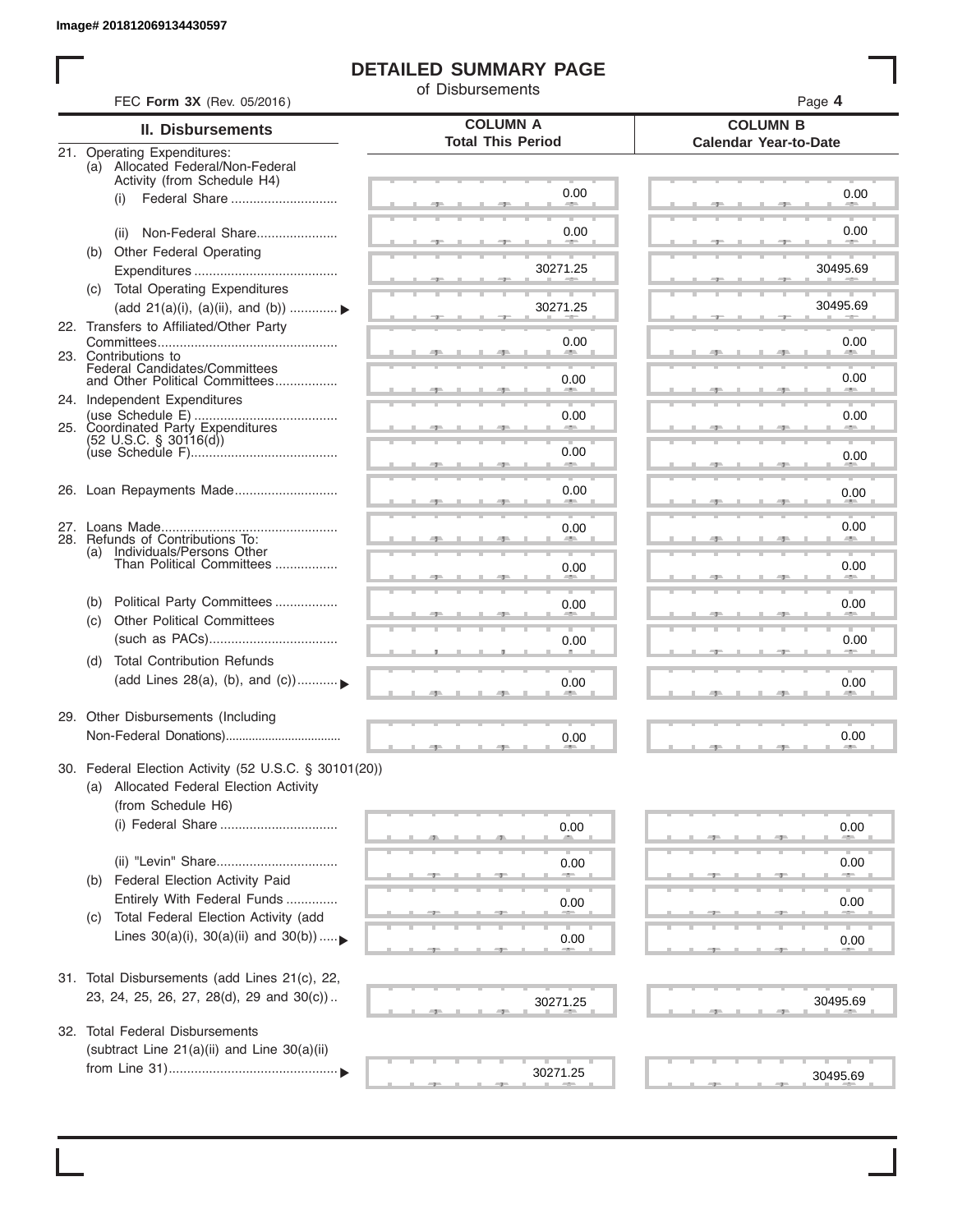# **DETAILED SUMMARY PAGE**

of Disbursements

FEC **Form 3X** (Rev. 05/2016) Page **5**

| <b>III. Net Contributions/</b> |
|--------------------------------|
| <b>Operating Expenditures</b>  |

## **COLUMN A Total This Period**

## **COLUMN B Calendar Year-to-Date**

| 33. Total Contributions (other than loans) |
|--------------------------------------------|
| 34. Total Contribution Refunds             |
|                                            |
| 35. Net Contributions (other than loans)   |
| (subtract Line 34 from Line 33)            |
| 36. Total Federal Operating Expenditures   |
| (add Line 21(a)(i) and Line 21(b))         |
| 37. Offsets to Operating Expenditures      |
|                                            |
| 38. Net Operating Expenditures             |
|                                            |

| 107500.00<br>112600.0 |                 |
|-----------------------|-----------------|
|                       |                 |
| 0.00                  | 0.0             |
| <b>All Street</b>     |                 |
| 112600.0<br>107500.00 |                 |
| л                     |                 |
| 30271.25              | 30495.6         |
| --                    |                 |
| 0.00                  | 0. <sub>C</sub> |
| --                    | --              |
| 30271.25              | 30495.6         |
| -7-<br>- 7 -          |                 |

|       |  | 107500.00                 | 112600.00           |
|-------|--|---------------------------|---------------------|
|       |  | 0.00<br><b>All Street</b> | 0.00<br><b>CALL</b> |
|       |  | 107500.00                 | 112600.00           |
|       |  | 30271.25                  | 30495.69            |
|       |  | 0.00                      | 0.00                |
| $-7-$ |  | 30271.25                  | 30495.69            |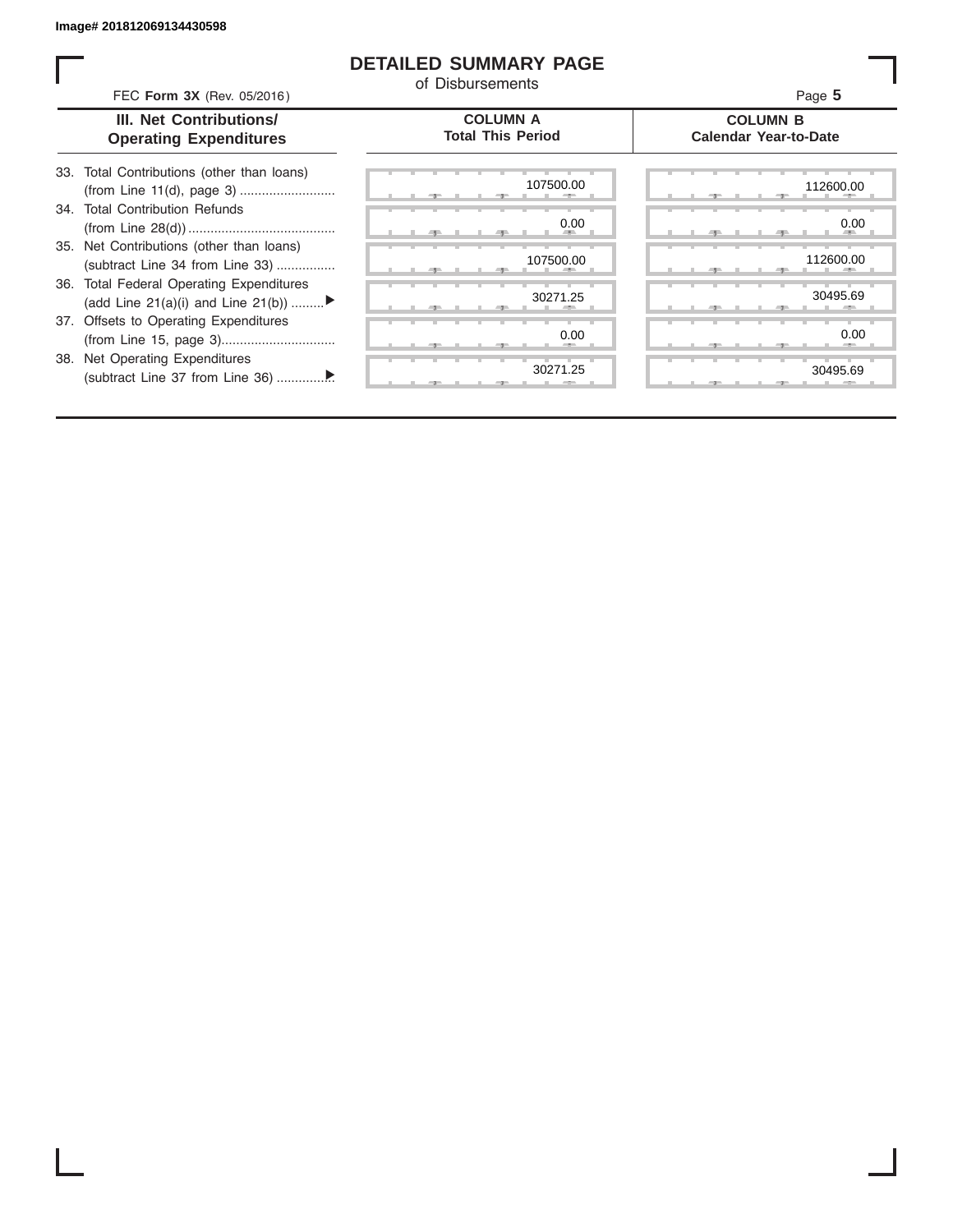|                          | <b>SCHEDULE A (FEC Form 3X)</b> |
|--------------------------|---------------------------------|
| <b>ITEMIZED RECEIPTS</b> |                                 |

Use separate schedule(s) (check only one)<br>for each category of the  $\begin{array}{|c|c|c|c|c|}\n\hline\n\text{Initial Summary goes} & & \text{with } & \text{with } & \text{with } & \text{with } & \text{with } & \text{with } & \text{with } & \text{with } & \text{with } & \text{with } & \text{with } & \text{with } & \text{with } & \text{with } & \text{with } & \text{with } & \text{with } & \text{with } & \text{with } & \text{with } & \text$ 

FOR LINE NUMBER:

PAGE 6 OF 17

| IIEMIZED RECEIPIS                                                                                                                                     | for each category of the<br>Detailed Summary Page | ×<br>11a<br>11 <sub>b</sub><br>12<br>11c<br>13<br>14<br>15<br>16<br>17                                                                                                                                                                                                                  |
|-------------------------------------------------------------------------------------------------------------------------------------------------------|---------------------------------------------------|-----------------------------------------------------------------------------------------------------------------------------------------------------------------------------------------------------------------------------------------------------------------------------------------|
|                                                                                                                                                       |                                                   | Any information copied from such Reports and Statements may not be sold or used by any person for the purpose of soliciting contributions<br>or for commercial purposes, other than using the name and address of any political committee to solicit contributions from such committee. |
| NAME OF COMMITTEE (In Full)<br><b>Vision PAC</b>                                                                                                      |                                                   |                                                                                                                                                                                                                                                                                         |
| Full Name of Individual (Last, First, Middle Initial) or Full Organization Name<br>Armenta, Dia, , ,<br>А.<br>Mailing Address 3835 Pleasant Beach Dr. |                                                   | Date of Receipt<br>$Y - Y - I$<br>D<br>$\overline{D}$                                                                                                                                                                                                                                   |
| City<br>Bainbridge Island                                                                                                                             | <b>State</b><br>Zip Code<br>WA<br>98110           | 2018<br>02<br>11<br>Transaction ID: SA11AI.4116<br>Amount of Each Receipt this Period                                                                                                                                                                                                   |
| FEC ID number of contributing<br>federal political committee.                                                                                         | C                                                 | 5000.00                                                                                                                                                                                                                                                                                 |
| Name of Employer (for Individual)<br>Self                                                                                                             | Occupation (for Individual)<br>Consultant         | Memo Item                                                                                                                                                                                                                                                                               |
| Receipt For:<br>Primary<br>General<br>Other (specify) $\blacktriangledown$                                                                            | Aggregate Year-to-Date ▼<br>5000.00               |                                                                                                                                                                                                                                                                                         |
| Full Name of Individual (Last, First, Middle Initial) or Full Organization Name<br><b>B.</b> Benoliel, Joel, , ,                                      |                                                   | Date of Receipt                                                                                                                                                                                                                                                                         |
| Mailing Address 4823 Lake Washington Blvd NE                                                                                                          |                                                   | Y Y<br>D<br>2018<br>11<br>18                                                                                                                                                                                                                                                            |
| City<br>Kirkland                                                                                                                                      | <b>State</b><br>Zip Code<br><b>WA</b><br>98033    | Transaction ID: SA11AI.4124<br>Amount of Each Receipt this Period                                                                                                                                                                                                                       |
| FEC ID number of contributing<br>federal political committee.                                                                                         | C                                                 | 5000.00                                                                                                                                                                                                                                                                                 |
| Name of Employer (for Individual)<br>None                                                                                                             | Occupation (for Individual)<br>Not Employed       | Memo Item<br>Earmarked Through ActBlue                                                                                                                                                                                                                                                  |
| Receipt For:<br>Primary<br>General<br>Other (specify) $\blacktriangledown$                                                                            | Aggregate Year-to-Date ▼<br>5000.00               |                                                                                                                                                                                                                                                                                         |
| Full Name of Individual (Last, First, Middle Initial) or Full Organization Name<br>C. Benoliel, Maureen,,,                                            |                                                   | Date of Receipt                                                                                                                                                                                                                                                                         |
| Mailing Address 4823 Lake Washington Blvd NE                                                                                                          |                                                   | Y L Y L<br>$\overline{D}$<br>$\Box$<br>11<br>18<br>2018                                                                                                                                                                                                                                 |
| City<br>Kirkland                                                                                                                                      | State<br>Zip Code<br><b>WA</b><br>98033           | Transaction ID: SA11AI.4126<br>Amount of Each Receipt this Period                                                                                                                                                                                                                       |
| FEC ID number of contributing<br>federal political committee.                                                                                         | С                                                 | 5000.00                                                                                                                                                                                                                                                                                 |
| Name of Employer (for Individual)<br>None<br>Receipt For:                                                                                             | Occupation (for Individual)<br>Not Employed       | Memo Item<br>Earmarked Through ActBlue                                                                                                                                                                                                                                                  |
| Primary<br>General<br>Other (specify)                                                                                                                 | Aggregate Year-to-Date ▼<br>5000.00               |                                                                                                                                                                                                                                                                                         |
|                                                                                                                                                       |                                                   | 15000.00                                                                                                                                                                                                                                                                                |
|                                                                                                                                                       |                                                   |                                                                                                                                                                                                                                                                                         |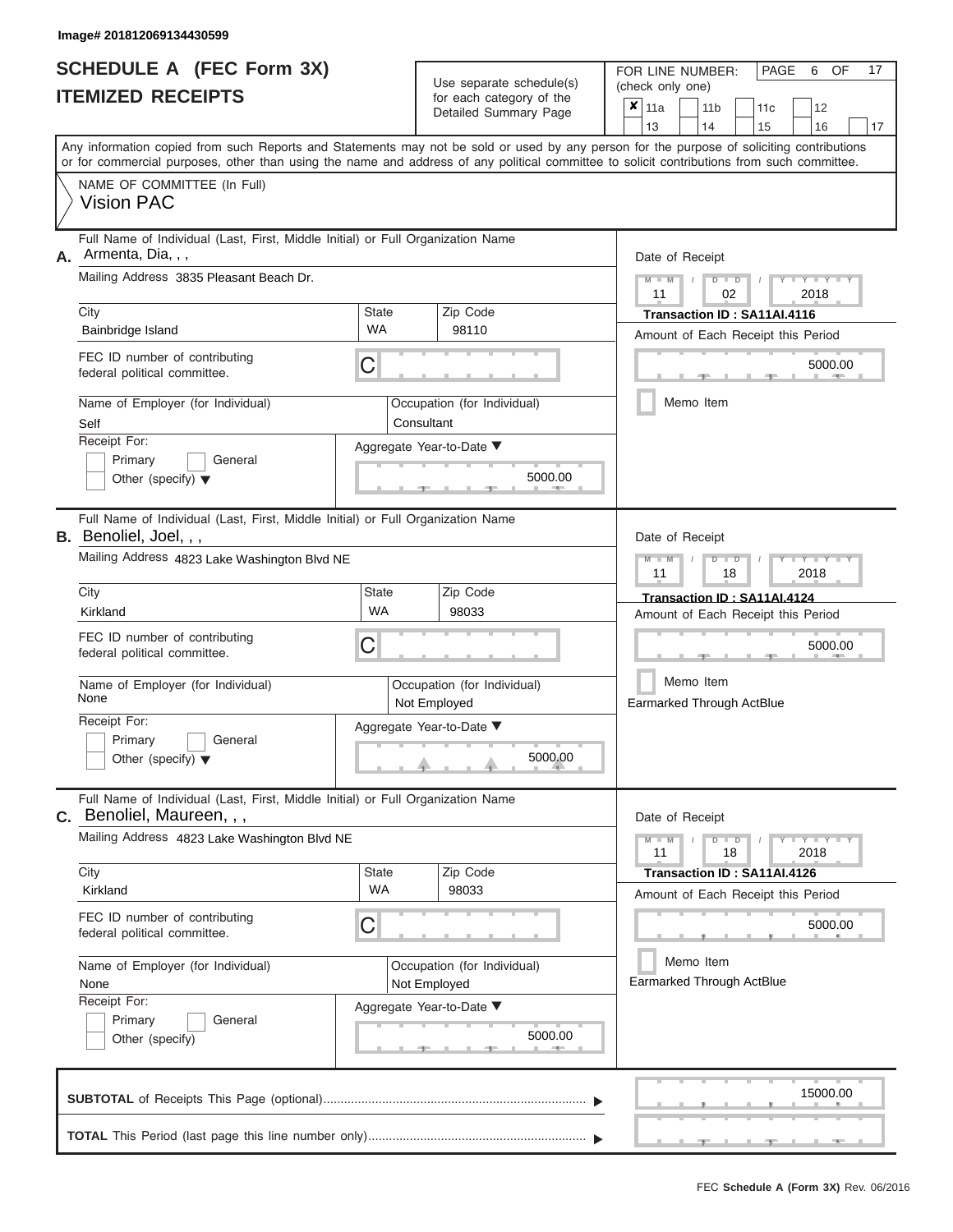| <b>SCHEDULE A (FEC Form 3X)</b> |  |  |
|---------------------------------|--|--|
| <b>ITEMIZED RECEIPTS</b>        |  |  |

Use separate schedule(s) (check only one)<br>for each category of the  $\begin{array}{|c|c|c|c|c|}\n\hline\n\text{Initial Summary goes} & & \text{with } & \text{with } & \text{with } & \text{with } & \text{with } & \text{with } & \text{with } & \text{with } & \text{with } & \text{with } & \text{with } & \text{with } & \text{with } & \text{with } & \text{with } & \text{with } & \text{with } & \text{with } & \text{with } & \text{with } & \text$ 

FOR LINE NUMBER:

PAGE 7 OF 17

| IIEMIZED RECEIPIS                                                                                                    | for each category of the<br>Detailed Summary Page | x<br>11a<br>11 <sub>b</sub><br>12<br>11c<br>13<br>14<br>15<br>16<br>17                                                                                                                                                                                                                  |  |  |
|----------------------------------------------------------------------------------------------------------------------|---------------------------------------------------|-----------------------------------------------------------------------------------------------------------------------------------------------------------------------------------------------------------------------------------------------------------------------------------------|--|--|
|                                                                                                                      |                                                   | Any information copied from such Reports and Statements may not be sold or used by any person for the purpose of soliciting contributions<br>or for commercial purposes, other than using the name and address of any political committee to solicit contributions from such committee. |  |  |
| NAME OF COMMITTEE (In Full)<br><b>Vision PAC</b>                                                                     |                                                   |                                                                                                                                                                                                                                                                                         |  |  |
| Full Name of Individual (Last, First, Middle Initial) or Full Organization Name<br>Bergman, Matthew, , ,<br>А.       |                                                   | Date of Receipt                                                                                                                                                                                                                                                                         |  |  |
| Mailing Address PO Box 2010                                                                                          |                                                   | $T - Y = -Y$<br>$\blacksquare$<br>D<br>2018<br>10<br>23                                                                                                                                                                                                                                 |  |  |
| City<br>Vashon                                                                                                       | Zip Code<br>State<br><b>WA</b><br>98070           | Transaction ID: SA11AI.4110<br>Amount of Each Receipt this Period                                                                                                                                                                                                                       |  |  |
| FEC ID number of contributing<br>federal political committee.                                                        | C                                                 | 5000.00                                                                                                                                                                                                                                                                                 |  |  |
| Name of Employer (for Individual)<br>Bergman Draper Oslund                                                           | Occupation (for Individual)<br>Attorney           | Memo Item<br>Earmarked Through ActBlue                                                                                                                                                                                                                                                  |  |  |
| Receipt For:<br>Primary<br>General<br>Other (specify) $\blacktriangledown$                                           | Aggregate Year-to-Date ▼<br>5000.00               |                                                                                                                                                                                                                                                                                         |  |  |
| Full Name of Individual (Last, First, Middle Initial) or Full Organization Name<br><b>B.</b> Goldberg, Jonathan, , , |                                                   | Date of Receipt                                                                                                                                                                                                                                                                         |  |  |
| Mailing Address 116 Hudson Street                                                                                    |                                                   |                                                                                                                                                                                                                                                                                         |  |  |
| City<br>New York                                                                                                     | Zip Code<br>State<br><b>NY</b><br>10013           | Transaction ID: SA11AI.4134<br>Amount of Each Receipt this Period                                                                                                                                                                                                                       |  |  |
| FEC ID number of contributing<br>federal political committee.                                                        | C                                                 | 2500.00                                                                                                                                                                                                                                                                                 |  |  |
| Name of Employer (for Individual)<br>BBL                                                                             | Occupation (for Individual)<br>Energy             | Memo Item<br><b>Earmarked Through ActBlue</b>                                                                                                                                                                                                                                           |  |  |
| Receipt For:<br>Primary<br>General<br>Other (specify) $\blacktriangledown$                                           | Aggregate Year-to-Date ▼<br>2500.00               |                                                                                                                                                                                                                                                                                         |  |  |
| Full Name of Individual (Last, First, Middle Initial) or Full Organization Name<br>Jones, David, , ,<br>С.           |                                                   | Date of Receipt                                                                                                                                                                                                                                                                         |  |  |
| Mailing Address 9343 Fauntleroy Way SW                                                                               |                                                   | $Y = Y + Y$<br>$M - M$<br>$\overline{D}$<br>$\Box$<br>26<br>11<br>2018                                                                                                                                                                                                                  |  |  |
| City<br>Seattle                                                                                                      | Zip Code<br>State<br>WA<br>98136                  | Transaction ID: SA11AI.4167<br>Amount of Each Receipt this Period                                                                                                                                                                                                                       |  |  |
| FEC ID number of contributing<br>federal political committee.                                                        | C                                                 | 5000.00                                                                                                                                                                                                                                                                                 |  |  |
| Name of Employer (for Individual)<br>None                                                                            | Occupation (for Individual)<br>Retired            | Memo Item                                                                                                                                                                                                                                                                               |  |  |
| Receipt For:<br>Primary<br>General<br>Other (specify)                                                                | Aggregate Year-to-Date ▼<br>5000.00               |                                                                                                                                                                                                                                                                                         |  |  |
|                                                                                                                      |                                                   | 12500.00                                                                                                                                                                                                                                                                                |  |  |
|                                                                                                                      |                                                   |                                                                                                                                                                                                                                                                                         |  |  |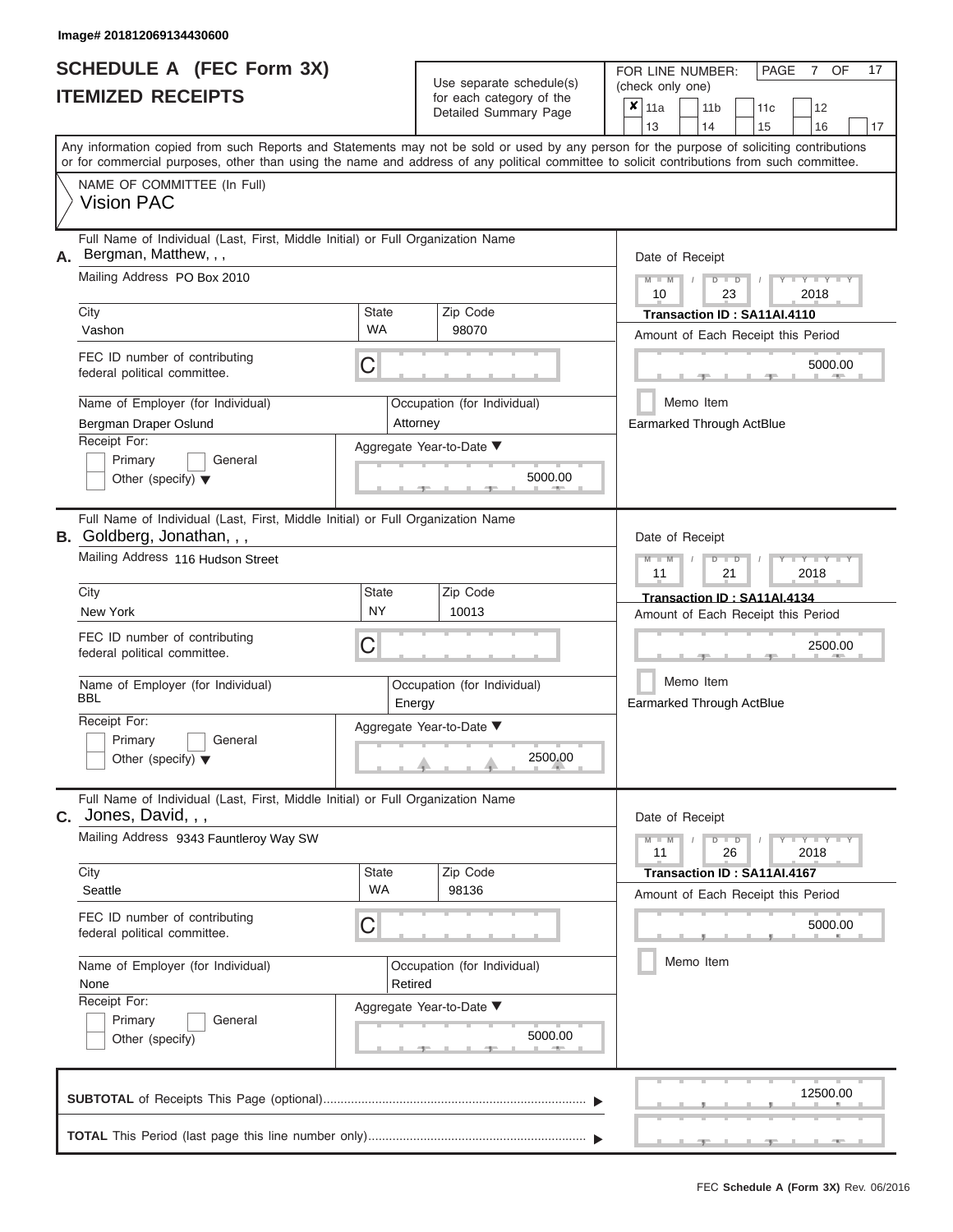|                          | <b>SCHEDULE A (FEC Form 3X)</b> |
|--------------------------|---------------------------------|
| <b>ITEMIZED RECEIPTS</b> |                                 |

Use separate schedule(s)<br>for each category of the

FOR LINE NUMBER:

PAGE 8 OF 17

|                                                                                                                    |                                                       | Use separate schedule(s)                             | (check only one)                                                                                                                                                                                                                                                                        |  |  |  |  |  |  |
|--------------------------------------------------------------------------------------------------------------------|-------------------------------------------------------|------------------------------------------------------|-----------------------------------------------------------------------------------------------------------------------------------------------------------------------------------------------------------------------------------------------------------------------------------------|--|--|--|--|--|--|
| <b>ITEMIZED RECEIPTS</b>                                                                                           |                                                       | for each category of the<br>Detailed Summary Page    | $\overline{\mathbf{x}}$   11a<br>11 <sub>b</sub><br>12<br>11c<br>13<br>14<br>15<br>16<br>17                                                                                                                                                                                             |  |  |  |  |  |  |
|                                                                                                                    |                                                       |                                                      | Any information copied from such Reports and Statements may not be sold or used by any person for the purpose of soliciting contributions<br>or for commercial purposes, other than using the name and address of any political committee to solicit contributions from such committee. |  |  |  |  |  |  |
| NAME OF COMMITTEE (In Full)<br><b>Vision PAC</b>                                                                   |                                                       |                                                      |                                                                                                                                                                                                                                                                                         |  |  |  |  |  |  |
| Full Name of Individual (Last, First, Middle Initial) or Full Organization Name<br>Jones, Mayanne, , ,<br>А.       |                                                       |                                                      | Date of Receipt                                                                                                                                                                                                                                                                         |  |  |  |  |  |  |
| Mailing Address 9343 Fauntleroy Way SW                                                                             | $M - M$<br>$D$ $D$<br>$Y - Y - Y$<br>11<br>26<br>2018 |                                                      |                                                                                                                                                                                                                                                                                         |  |  |  |  |  |  |
| City<br>Seattle                                                                                                    | State<br><b>WA</b>                                    | Zip Code<br>98136                                    | Transaction ID: SA11AI.4165<br>Amount of Each Receipt this Period                                                                                                                                                                                                                       |  |  |  |  |  |  |
| FEC ID number of contributing<br>federal political committee.                                                      | С                                                     |                                                      | 5000.00                                                                                                                                                                                                                                                                                 |  |  |  |  |  |  |
| Name of Employer (for Individual)<br>None                                                                          |                                                       | Occupation (for Individual)                          | Memo Item                                                                                                                                                                                                                                                                               |  |  |  |  |  |  |
| Receipt For:<br>Primary<br>General<br>Other (specify) $\blacktriangledown$                                         | Retired<br>Aggregate Year-to-Date ▼<br>5000.00        |                                                      |                                                                                                                                                                                                                                                                                         |  |  |  |  |  |  |
| Full Name of Individual (Last, First, Middle Initial) or Full Organization Name<br><b>B.</b> Linden, Lawrence, , , |                                                       |                                                      | Date of Receipt                                                                                                                                                                                                                                                                         |  |  |  |  |  |  |
| Mailing Address 41 Riverside Drive                                                                                 |                                                       |                                                      | $M - M$<br>$\blacksquare$<br><br><br><br><br><br><br><br><br><br>$D$ $\Box$ $D$<br>11<br>18<br>2018                                                                                                                                                                                     |  |  |  |  |  |  |
| City<br>New York                                                                                                   | State<br>NY                                           | Zip Code<br>10024                                    | Transaction ID: SA11AI.4128<br>Amount of Each Receipt this Period                                                                                                                                                                                                                       |  |  |  |  |  |  |
| FEC ID number of contributing<br>federal political committee.                                                      | С                                                     |                                                      | 5000.00                                                                                                                                                                                                                                                                                 |  |  |  |  |  |  |
| Name of Employer (for Individual)<br>None                                                                          |                                                       | Occupation (for Individual)<br>Not Employed          | Memo Item<br><b>Earmarked Through ActBlue</b>                                                                                                                                                                                                                                           |  |  |  |  |  |  |
| Receipt For:<br>Primary<br>General<br>Other (specify) $\blacktriangledown$                                         |                                                       | Aggregate Year-to-Date ▼<br>5000.00                  |                                                                                                                                                                                                                                                                                         |  |  |  |  |  |  |
| Full Name of Individual (Last, First, Middle Initial) or Full Organization Name<br>C. McKibben, Craig, , ,         |                                                       |                                                      | Date of Receipt                                                                                                                                                                                                                                                                         |  |  |  |  |  |  |
| Mailing Address 7010 51st Ave NE                                                                                   |                                                       |                                                      | Y FYLY FY<br>$M - M$<br>$D$ $D$<br>23<br>11<br>2018                                                                                                                                                                                                                                     |  |  |  |  |  |  |
| City<br>Seattle                                                                                                    | State<br><b>WA</b>                                    | Zip Code<br>98115                                    | Transaction ID: SA11AI.4138<br>Amount of Each Receipt this Period                                                                                                                                                                                                                       |  |  |  |  |  |  |
| FEC ID number of contributing<br>federal political committee.                                                      | 5000.00                                               |                                                      |                                                                                                                                                                                                                                                                                         |  |  |  |  |  |  |
| Name of Employer (for Individual)<br>None                                                                          |                                                       | Occupation (for Individual)<br>Not Employed          | Memo Item<br>Earmarked Through ActBlue                                                                                                                                                                                                                                                  |  |  |  |  |  |  |
| Receipt For:<br>Primary<br>General<br>Other (specify)                                                              |                                                       | Aggregate Year-to-Date ▼<br>5000.00<br><b>AND IN</b> |                                                                                                                                                                                                                                                                                         |  |  |  |  |  |  |
|                                                                                                                    |                                                       |                                                      | 15000.00                                                                                                                                                                                                                                                                                |  |  |  |  |  |  |
|                                                                                                                    |                                                       |                                                      |                                                                                                                                                                                                                                                                                         |  |  |  |  |  |  |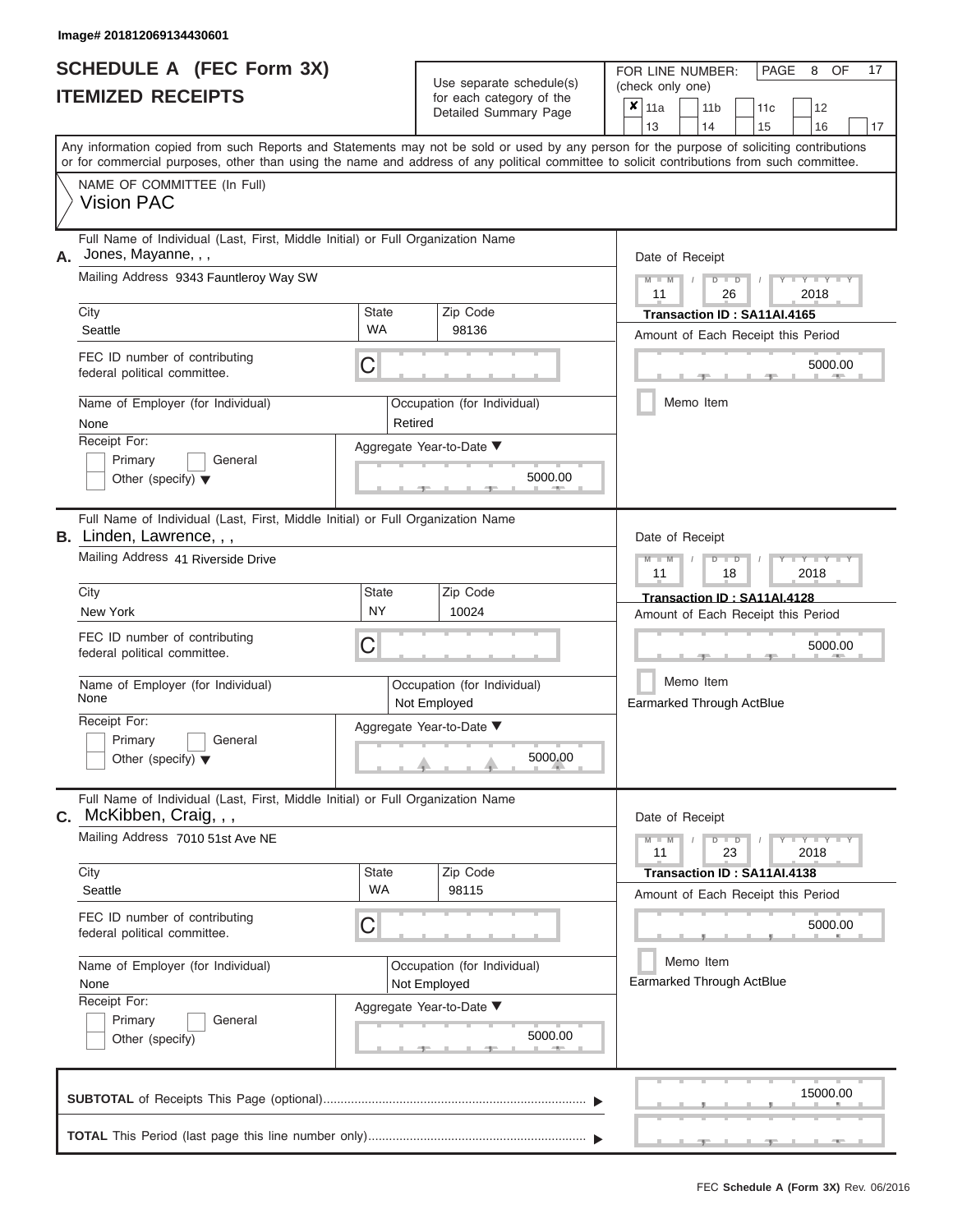| <b>SCHEDULE A (FEC Form 3X)</b> |  |  |
|---------------------------------|--|--|
| <b>ITEMIZED RECEIPTS</b>        |  |  |

Use separate schedule(s) (check only one) for each category of the

FOR LINE NUMBER:<br>(check only one)

PAGE 9 OF 17

| <u>IIEMIZED RECEIPIS</u><br>for each category of the<br>Detailed Summary Page                                |                                                                                                                                                                                                                                                                                         | ×<br>11a<br>11 <sub>b</sub><br>12<br>11c<br>13<br>14<br>15<br>16<br>17         |
|--------------------------------------------------------------------------------------------------------------|-----------------------------------------------------------------------------------------------------------------------------------------------------------------------------------------------------------------------------------------------------------------------------------------|--------------------------------------------------------------------------------|
|                                                                                                              | Any information copied from such Reports and Statements may not be sold or used by any person for the purpose of soliciting contributions<br>or for commercial purposes, other than using the name and address of any political committee to solicit contributions from such committee. |                                                                                |
| NAME OF COMMITTEE (In Full)<br><b>Vision PAC</b>                                                             |                                                                                                                                                                                                                                                                                         |                                                                                |
| Full Name of Individual (Last, First, Middle Initial) or Full Organization Name<br>Merner, Sarah, , ,<br>А.  |                                                                                                                                                                                                                                                                                         | Date of Receipt                                                                |
| Mailing Address 7010 51st Ave NE                                                                             |                                                                                                                                                                                                                                                                                         | $Y = Y =$<br>$M - M$<br>$\overline{D}$<br>$\overline{D}$<br>2018<br>11<br>23   |
| City<br>Seattle                                                                                              | <b>State</b><br>Zip Code<br>WA<br>98115                                                                                                                                                                                                                                                 | Transaction ID: SA11AI.4140                                                    |
|                                                                                                              |                                                                                                                                                                                                                                                                                         | Amount of Each Receipt this Period                                             |
| FEC ID number of contributing<br>federal political committee.                                                | C                                                                                                                                                                                                                                                                                       | 5000.00                                                                        |
| Name of Employer (for Individual)<br>None                                                                    | Occupation (for Individual)<br>Not Employed                                                                                                                                                                                                                                             | Memo Item<br>Earmarked Through ActBlue                                         |
| Receipt For:                                                                                                 | Aggregate Year-to-Date ▼                                                                                                                                                                                                                                                                |                                                                                |
| Primary<br>General<br>Other (specify) $\blacktriangledown$                                                   | 5000.00                                                                                                                                                                                                                                                                                 |                                                                                |
| Full Name of Individual (Last, First, Middle Initial) or Full Organization Name<br><b>B.</b> Orr, James, , , |                                                                                                                                                                                                                                                                                         | Date of Receipt                                                                |
| Mailing Address 7502 Lakewood Dr. W #D2                                                                      |                                                                                                                                                                                                                                                                                         | $Y = Y$<br>$\overline{\mathbb{D}}$<br>2018<br>10<br>26                         |
| City                                                                                                         | <b>State</b><br>Zip Code                                                                                                                                                                                                                                                                | Transaction ID: SA11AI.4112                                                    |
| Lakewood                                                                                                     | <b>WA</b><br>98499                                                                                                                                                                                                                                                                      | Amount of Each Receipt this Period                                             |
| FEC ID number of contributing<br>federal political committee.                                                | С                                                                                                                                                                                                                                                                                       | 5000.00                                                                        |
| Name of Employer (for Individual)<br>None                                                                    | Occupation (for Individual)<br>Retired                                                                                                                                                                                                                                                  | Memo Item                                                                      |
| Receipt For:<br>Primary<br>General<br>Other (specify) $\blacktriangledown$                                   | Aggregate Year-to-Date ▼<br>5000.00                                                                                                                                                                                                                                                     |                                                                                |
| Full Name of Individual (Last, First, Middle Initial) or Full Organization Name<br>c. Orr, Rosanna, , ,      |                                                                                                                                                                                                                                                                                         | Date of Receipt                                                                |
| Mailing Address 7502 Lakewood Dr. W #D3                                                                      |                                                                                                                                                                                                                                                                                         | $Y - Y - Y$<br>$\overline{D}$<br>$\overline{a}$<br>$M - M$<br>26<br>2018<br>10 |
| City                                                                                                         | <b>State</b><br>Zip Code                                                                                                                                                                                                                                                                | Transaction ID: SA11AI.4114                                                    |
| Lakewood                                                                                                     | WA<br>98499                                                                                                                                                                                                                                                                             | Amount of Each Receipt this Period                                             |
| FEC ID number of contributing<br>federal political committee.                                                | С                                                                                                                                                                                                                                                                                       | 5000.00                                                                        |
| Name of Employer (for Individual)<br>None                                                                    | Occupation (for Individual)<br>Retired                                                                                                                                                                                                                                                  | Memo Item                                                                      |
| Receipt For:                                                                                                 |                                                                                                                                                                                                                                                                                         |                                                                                |
| Primary<br>General                                                                                           | Aggregate Year-to-Date ▼                                                                                                                                                                                                                                                                |                                                                                |
| Other (specify)                                                                                              | 5000.00                                                                                                                                                                                                                                                                                 |                                                                                |
|                                                                                                              |                                                                                                                                                                                                                                                                                         | 15000.00                                                                       |
|                                                                                                              |                                                                                                                                                                                                                                                                                         |                                                                                |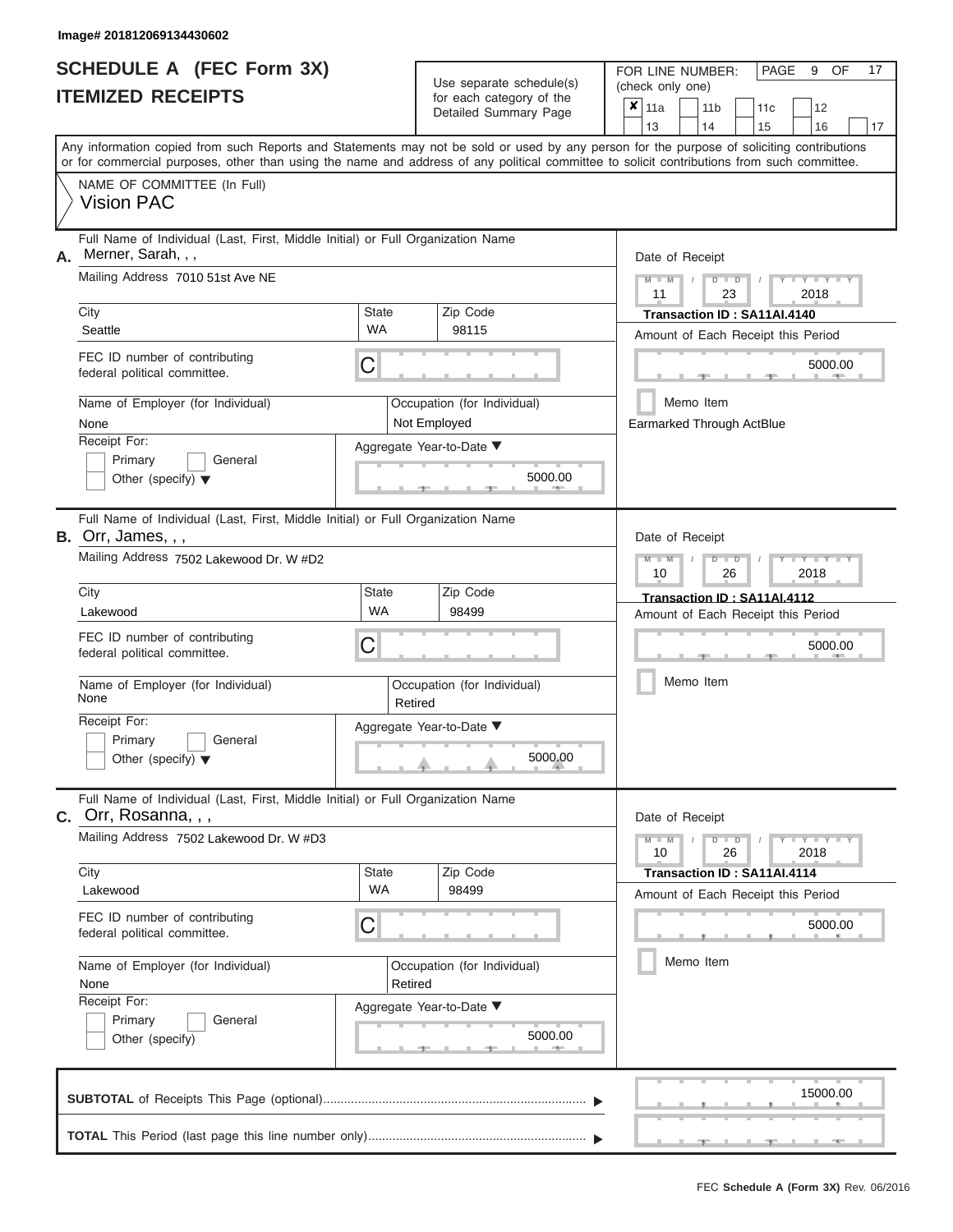| <b>SCHEDULE A (FEC Form 3X)</b> |  |  |
|---------------------------------|--|--|
| <b>ITEMIZED RECEIPTS</b>        |  |  |

Use separate schedule(s)<br>for each category of the

FOR LINE NUMBER:<br>(check only one)

PAGE 10 OF 17

|    |                                                                                                                                                                                                                                                                                         |                                                    | Detailed Summary Page                       | x                                  | 11a             |                                        | 11 <sub>b</sub>                                        |               | 11c                                | 12                    |         |    |  |
|----|-----------------------------------------------------------------------------------------------------------------------------------------------------------------------------------------------------------------------------------------------------------------------------------------|----------------------------------------------------|---------------------------------------------|------------------------------------|-----------------|----------------------------------------|--------------------------------------------------------|---------------|------------------------------------|-----------------------|---------|----|--|
|    |                                                                                                                                                                                                                                                                                         |                                                    |                                             |                                    | 13              |                                        | 14                                                     |               | 15                                 | 16                    |         | 17 |  |
|    | Any information copied from such Reports and Statements may not be sold or used by any person for the purpose of soliciting contributions<br>or for commercial purposes, other than using the name and address of any political committee to solicit contributions from such committee. |                                                    |                                             |                                    |                 |                                        |                                                        |               |                                    |                       |         |    |  |
|    | NAME OF COMMITTEE (In Full)<br><b>Vision PAC</b>                                                                                                                                                                                                                                        |                                                    |                                             |                                    |                 |                                        |                                                        |               |                                    |                       |         |    |  |
| А. | Full Name of Individual (Last, First, Middle Initial) or Full Organization Name<br>Picker, Gale, , ,                                                                                                                                                                                    |                                                    |                                             |                                    |                 |                                        | Date of Receipt                                        |               |                                    |                       |         |    |  |
|    | Mailing Address 2912 NW Esplanade                                                                                                                                                                                                                                                       |                                                    |                                             |                                    | $M - M$<br>11   |                                        |                                                        | $D$ $D$<br>24 |                                    | $Y - Y - I$<br>2018   |         |    |  |
|    | City                                                                                                                                                                                                                                                                                    | <b>State</b>                                       | Zip Code                                    |                                    |                 |                                        |                                                        |               | Transaction ID: SA11AI.4142        |                       |         |    |  |
|    | Seattle                                                                                                                                                                                                                                                                                 | <b>WA</b>                                          | 98117                                       |                                    |                 |                                        |                                                        |               | Amount of Each Receipt this Period |                       |         |    |  |
|    | FEC ID number of contributing<br>federal political committee.                                                                                                                                                                                                                           | С                                                  |                                             |                                    |                 |                                        |                                                        |               |                                    |                       | 2500.00 |    |  |
|    | Name of Employer (for Individual)<br>None                                                                                                                                                                                                                                               |                                                    | Occupation (for Individual)<br>Not Employed |                                    |                 |                                        | Memo Item                                              |               | Earmarked Through ActBlue          |                       |         |    |  |
|    | Receipt For:<br>Primary<br>General<br>Other (specify) $\blacktriangledown$                                                                                                                                                                                                              |                                                    | Aggregate Year-to-Date ▼<br>2500.00         |                                    |                 |                                        |                                                        |               |                                    |                       |         |    |  |
|    | Full Name of Individual (Last, First, Middle Initial) or Full Organization Name<br><b>B.</b> Redmond, Susan, , ,                                                                                                                                                                        |                                                    |                                             |                                    | Date of Receipt |                                        |                                                        |               |                                    |                       |         |    |  |
|    | Mailing Address 10650 NE 9th Place Unit 2124                                                                                                                                                                                                                                            |                                                    |                                             |                                    |                 |                                        | $M - M$<br>Y TYT<br>$D$ $\Box$ $D$<br>2018<br>11<br>16 |               |                                    |                       |         |    |  |
|    | City                                                                                                                                                                                                                                                                                    | <b>State</b>                                       | Zip Code                                    |                                    |                 |                                        |                                                        |               | Transaction ID: SA11AI.4122        |                       |         |    |  |
|    | <b>Bellevue</b>                                                                                                                                                                                                                                                                         | <b>WA</b>                                          | 98004                                       | Amount of Each Receipt this Period |                 |                                        |                                                        |               |                                    |                       |         |    |  |
|    | FEC ID number of contributing<br>federal political committee.                                                                                                                                                                                                                           | С                                                  |                                             |                                    |                 | 5000.00                                |                                                        |               |                                    |                       |         |    |  |
|    | Name of Employer (for Individual)<br>SМ                                                                                                                                                                                                                                                 | Occupation (for Individual)<br>Writer              |                                             |                                    |                 | Memo Item<br>Earmarked Through ActBlue |                                                        |               |                                    |                       |         |    |  |
|    | Receipt For:<br>Primary<br>General<br>Other (specify) $\blacktriangledown$                                                                                                                                                                                                              | Aggregate Year-to-Date ▼<br>5000.00                |                                             |                                    |                 |                                        |                                                        |               |                                    |                       |         |    |  |
|    | Full Name of Individual (Last, First, Middle Initial) or Full Organization Name<br>$c.$ Sears, Cynthia, , ,                                                                                                                                                                             |                                                    |                                             |                                    | Date of Receipt |                                        |                                                        |               |                                    |                       |         |    |  |
|    | Mailing Address 15720 Euclid Ave NE                                                                                                                                                                                                                                                     |                                                    |                                             |                                    | $M - M$<br>11   |                                        |                                                        | $D$ $D$<br>16 |                                    | Y = Y = Y = Y<br>2018 |         |    |  |
|    | City<br>Bainbridge Island                                                                                                                                                                                                                                                               | <b>State</b><br><b>WA</b>                          | Zip Code<br>98110                           |                                    |                 |                                        |                                                        |               | Transaction ID: SA11AI.4120        |                       |         |    |  |
|    | FEC ID number of contributing<br>federal political committee.                                                                                                                                                                                                                           | Amount of Each Receipt this Period<br>С<br>5000.00 |                                             |                                    |                 |                                        |                                                        |               |                                    |                       |         |    |  |
|    | Name of Employer (for Individual)                                                                                                                                                                                                                                                       | Occupation (for Individual)                        |                                             |                                    |                 | Memo Item<br>Earmarked Through ActBlue |                                                        |               |                                    |                       |         |    |  |
|    | None<br>Receipt For:                                                                                                                                                                                                                                                                    |                                                    | Not Employed                                |                                    |                 |                                        |                                                        |               |                                    |                       |         |    |  |
|    | Primary<br>General<br>Other (specify)                                                                                                                                                                                                                                                   |                                                    | Aggregate Year-to-Date ▼<br>5000.00         |                                    |                 |                                        |                                                        |               |                                    |                       |         |    |  |
|    |                                                                                                                                                                                                                                                                                         |                                                    |                                             |                                    |                 |                                        |                                                        |               |                                    | 12500.00              |         |    |  |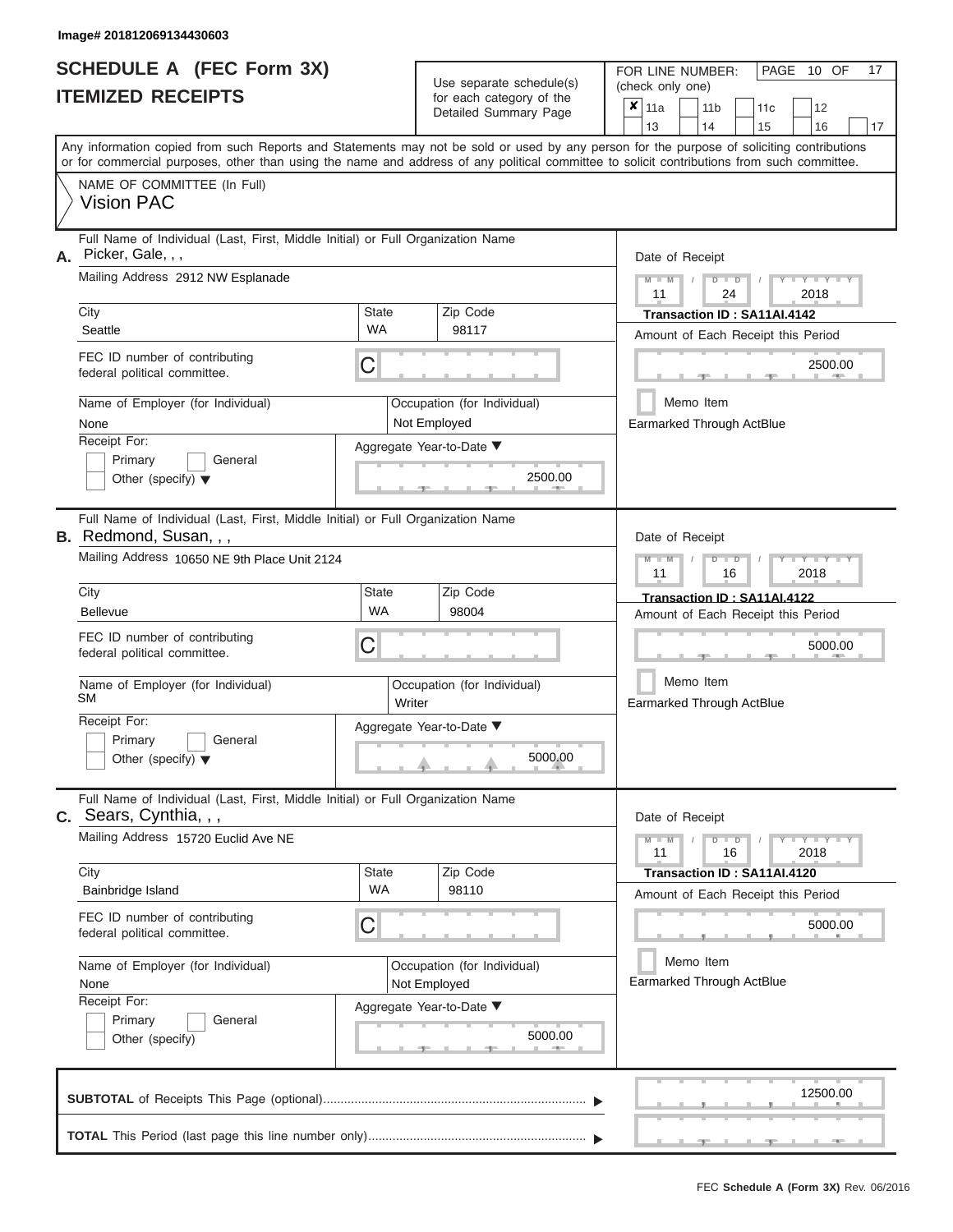| <b>SCHEDULE A (FEC Form 3X)</b> |  |  |
|---------------------------------|--|--|
| <b>ITEMIZED RECEIPTS</b>        |  |  |

Use separate schedule(s)<br>for each category of the

FOR LINE NUMBER:<br>(check only one)

PAGE 11 OF 17

|                                                                                                                                                                                                                                                                                         |             |                                                   | badii balogoiy of life<br>Detailed Summary Page | × | 11a             |  | 11 <sub>b</sub>      | 11c                                | 12                          |    |
|-----------------------------------------------------------------------------------------------------------------------------------------------------------------------------------------------------------------------------------------------------------------------------------------|-------------|---------------------------------------------------|-------------------------------------------------|---|-----------------|--|----------------------|------------------------------------|-----------------------------|----|
|                                                                                                                                                                                                                                                                                         |             |                                                   |                                                 |   | 13              |  | 14                   | 15                                 | 16                          | 17 |
| Any information copied from such Reports and Statements may not be sold or used by any person for the purpose of soliciting contributions<br>or for commercial purposes, other than using the name and address of any political committee to solicit contributions from such committee. |             |                                                   |                                                 |   |                 |  |                      |                                    |                             |    |
| NAME OF COMMITTEE (In Full)                                                                                                                                                                                                                                                             |             |                                                   |                                                 |   |                 |  |                      |                                    |                             |    |
| <b>Vision PAC</b>                                                                                                                                                                                                                                                                       |             |                                                   |                                                 |   |                 |  |                      |                                    |                             |    |
| Full Name of Individual (Last, First, Middle Initial) or Full Organization Name<br>Sonnenfeldt, Michael, , ,<br>А.                                                                                                                                                                      |             |                                                   |                                                 |   | Date of Receipt |  |                      |                                    |                             |    |
| Mailing Address 145 Central Park West                                                                                                                                                                                                                                                   |             |                                                   |                                                 |   | $M - M$<br>11   |  | $D$ $D$<br>16        |                                    | $Y - Y - I$<br>2018         |    |
| City                                                                                                                                                                                                                                                                                    | State       | Zip Code                                          |                                                 |   |                 |  |                      | Transaction ID: SA11AI.4130        |                             |    |
| New York                                                                                                                                                                                                                                                                                | NY          | 10023                                             |                                                 |   |                 |  |                      | Amount of Each Receipt this Period |                             |    |
| FEC ID number of contributing<br>federal political committee.                                                                                                                                                                                                                           | С           |                                                   |                                                 |   |                 |  |                      |                                    | 5000.00                     |    |
| Name of Employer (for Individual)<br>Self                                                                                                                                                                                                                                               | Investor    | Occupation (for Individual)                       |                                                 |   |                 |  | Memo Item            | Earmarked Through ActBlue          |                             |    |
| Receipt For:                                                                                                                                                                                                                                                                            |             | Aggregate Year-to-Date ▼                          |                                                 |   |                 |  |                      |                                    |                             |    |
| Primary<br>General<br>Other (specify) $\blacktriangledown$                                                                                                                                                                                                                              |             |                                                   | 5000.00                                         |   |                 |  |                      |                                    |                             |    |
| Full Name of Individual (Last, First, Middle Initial) or Full Organization Name<br><b>B.</b> Steves, Rick, , ,                                                                                                                                                                          |             |                                                   |                                                 |   | Date of Receipt |  |                      |                                    |                             |    |
| Mailing Address 746 Edmonds Street                                                                                                                                                                                                                                                      |             |                                                   |                                                 |   | $M - M$<br>11   |  | $D$ $\Box$ $D$<br>23 |                                    | Y TYT<br>2018               |    |
| City                                                                                                                                                                                                                                                                                    | State       | Zip Code                                          |                                                 |   |                 |  |                      | Transaction ID: SA11AI.4136        |                             |    |
| Edmonds                                                                                                                                                                                                                                                                                 | <b>WA</b>   | 98020                                             |                                                 |   |                 |  |                      | Amount of Each Receipt this Period |                             |    |
| FEC ID number of contributing<br>federal political committee.                                                                                                                                                                                                                           | С           |                                                   |                                                 |   |                 |  |                      |                                    | 2500.00                     |    |
| Name of Employer (for Individual)<br>Self                                                                                                                                                                                                                                               |             | Occupation (for Individual)<br><b>Travel Guru</b> |                                                 |   |                 |  | Memo Item            | Earmarked Through ActBlue          |                             |    |
| Receipt For:                                                                                                                                                                                                                                                                            |             | Aggregate Year-to-Date ▼                          |                                                 |   |                 |  |                      |                                    |                             |    |
| Primary<br>General<br>Other (specify) $\blacktriangledown$                                                                                                                                                                                                                              |             |                                                   | 2500.00                                         |   |                 |  |                      |                                    |                             |    |
|                                                                                                                                                                                                                                                                                         |             |                                                   |                                                 |   |                 |  |                      |                                    |                             |    |
| Full Name of Individual (Last, First, Middle Initial) or Full Organization Name<br><b>Swinomish Tribal Community</b><br>С.                                                                                                                                                              |             |                                                   |                                                 |   | Date of Receipt |  |                      |                                    |                             |    |
| Mailing Address 11404 Moorage Way                                                                                                                                                                                                                                                       |             |                                                   |                                                 |   | $M - M$<br>11   |  | $D$ $D$<br>16        |                                    | $Y - Y - Y - Y - Y$<br>2018 |    |
| City                                                                                                                                                                                                                                                                                    | State<br>WA | Zip Code                                          |                                                 |   |                 |  |                      | Transaction ID: SA11AI.4118        |                             |    |
| La Conner                                                                                                                                                                                                                                                                               |             | 98257                                             |                                                 |   |                 |  |                      | Amount of Each Receipt this Period |                             |    |
| FEC ID number of contributing<br>federal political committee.                                                                                                                                                                                                                           | С           |                                                   |                                                 |   |                 |  |                      |                                    | 5000.00                     |    |
| Name of Employer (for Individual)                                                                                                                                                                                                                                                       |             | Occupation (for Individual)                       |                                                 |   | Memo Item       |  |                      |                                    |                             |    |
| Receipt For:                                                                                                                                                                                                                                                                            |             | Aggregate Year-to-Date ▼                          |                                                 |   |                 |  |                      |                                    |                             |    |
| Primary<br>General<br>Other (specify)                                                                                                                                                                                                                                                   |             |                                                   | 5000.00                                         |   |                 |  |                      |                                    |                             |    |
|                                                                                                                                                                                                                                                                                         |             |                                                   |                                                 |   |                 |  |                      |                                    |                             |    |
|                                                                                                                                                                                                                                                                                         |             |                                                   |                                                 |   |                 |  |                      |                                    | 12500.00                    |    |
|                                                                                                                                                                                                                                                                                         |             |                                                   |                                                 |   |                 |  |                      |                                    |                             |    |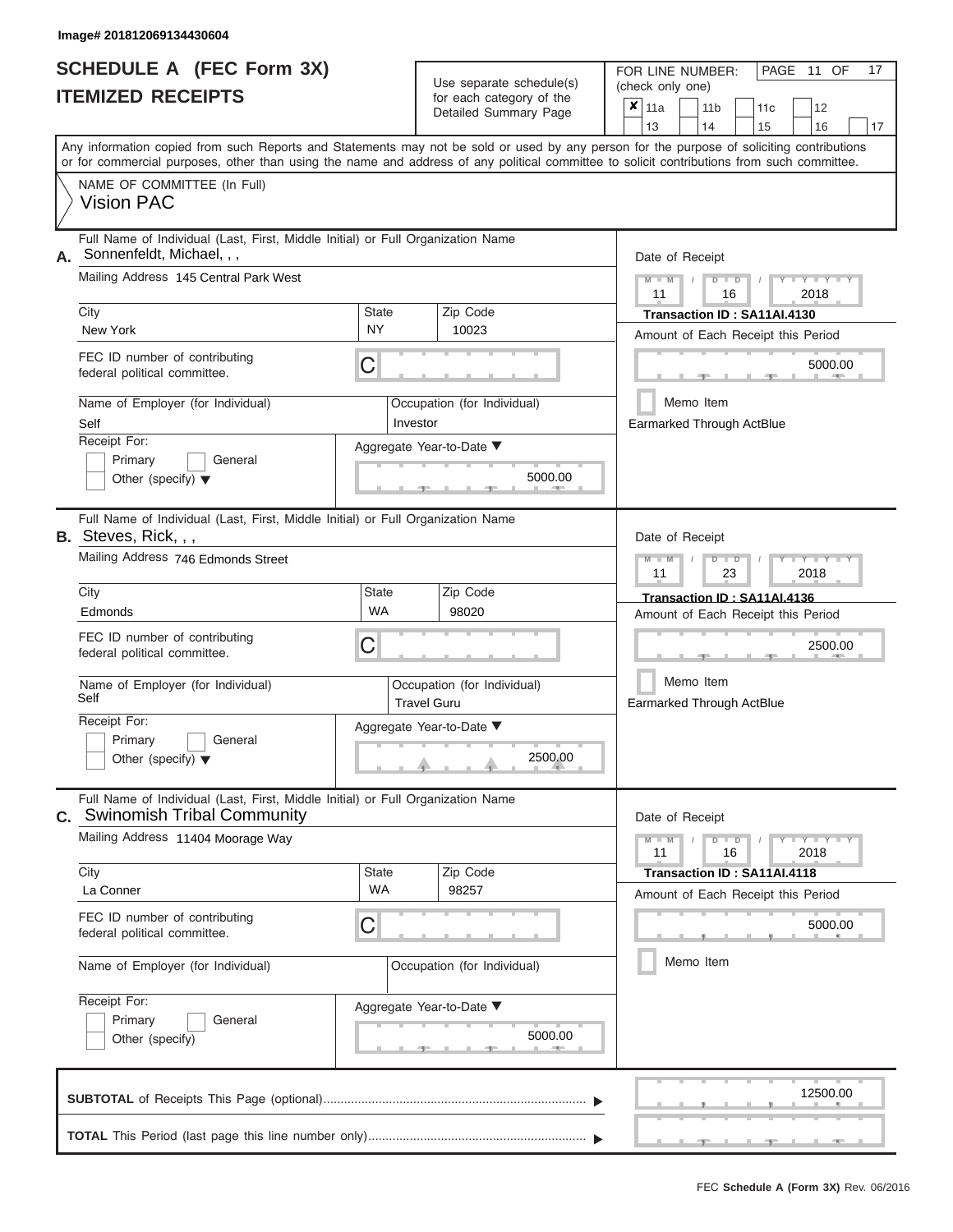| <b>SCHEDULE A (FEC Form 3X)</b> |  |  |
|---------------------------------|--|--|
| <b>ITEMIZED RECEIPTS</b>        |  |  |

Use separate schedule(s)<br>for each category of the

FOR LINE NUMBER:<br>(check only one)

PAGE 12 OF 17

| <b>ITEMIZED RECEIPTS</b>                                                                                                                                                                                                                                                                | for each category of the<br>Detailed Summary Page   | $\boldsymbol{x}$<br>11a<br>11 <sub>b</sub><br>11c<br>12<br>14<br>13<br>15<br>16<br>17 |  |  |  |  |
|-----------------------------------------------------------------------------------------------------------------------------------------------------------------------------------------------------------------------------------------------------------------------------------------|-----------------------------------------------------|---------------------------------------------------------------------------------------|--|--|--|--|
| Any information copied from such Reports and Statements may not be sold or used by any person for the purpose of soliciting contributions<br>or for commercial purposes, other than using the name and address of any political committee to solicit contributions from such committee. |                                                     |                                                                                       |  |  |  |  |
| NAME OF COMMITTEE (In Full)<br><b>Vision PAC</b>                                                                                                                                                                                                                                        |                                                     |                                                                                       |  |  |  |  |
| Full Name of Individual (Last, First, Middle Initial) or Full Organization Name<br>Tone, Frank Jerome, , ,<br>Α.                                                                                                                                                                        |                                                     | Date of Receipt                                                                       |  |  |  |  |
| Mailing Address 1065 Summit Ave E                                                                                                                                                                                                                                                       |                                                     | $M - M$<br>$D$ $D$<br>$+$ $+$ $+$ $+$ $+$ $+$<br>11<br>26<br>2018                     |  |  |  |  |
| City<br>Seattle                                                                                                                                                                                                                                                                         | Zip Code<br><b>State</b><br>WA<br>98102             | Transaction ID: SA11AI.4175<br>Amount of Each Receipt this Period                     |  |  |  |  |
| FEC ID number of contributing<br>federal political committee.                                                                                                                                                                                                                           | С                                                   | 5000.00                                                                               |  |  |  |  |
| Name of Employer (for Individual)<br>Self                                                                                                                                                                                                                                               | Occupation (for Individual)<br>Realtor              | Memo Item                                                                             |  |  |  |  |
| Receipt For:<br>Primary<br>General                                                                                                                                                                                                                                                      | Aggregate Year-to-Date ▼                            |                                                                                       |  |  |  |  |
| Other (specify) $\blacktriangledown$                                                                                                                                                                                                                                                    | 5000.00                                             |                                                                                       |  |  |  |  |
| Full Name of Individual (Last, First, Middle Initial) or Full Organization Name<br><b>B.</b> Vail, David, , ,                                                                                                                                                                           |                                                     | Date of Receipt                                                                       |  |  |  |  |
| Mailing Address PO Box 5707                                                                                                                                                                                                                                                             |                                                     | Y TYT<br>$M -$<br>₽<br>$\Box$<br>26<br>11<br>2018                                     |  |  |  |  |
| City<br>Tacoma                                                                                                                                                                                                                                                                          | Zip Code<br><b>State</b><br><b>WA</b><br>87415      | Transaction ID: SA11AI.4169<br>Amount of Each Receipt this Period                     |  |  |  |  |
| FEC ID number of contributing<br>federal political committee.                                                                                                                                                                                                                           | С                                                   | 5000.00                                                                               |  |  |  |  |
| Name of Employer (for Individual)<br>Self                                                                                                                                                                                                                                               | Occupation (for Individual)<br>Attorney             | Memo Item                                                                             |  |  |  |  |
| Receipt For:<br>Primary<br>General<br>Other (specify) $\blacktriangledown$                                                                                                                                                                                                              | Aggregate Year-to-Date ▼<br>5000.00                 |                                                                                       |  |  |  |  |
| Full Name of Individual (Last, First, Middle Initial) or Full Organization Name<br>Vail, Paula, , ,<br>C.                                                                                                                                                                               |                                                     | Date of Receipt                                                                       |  |  |  |  |
| Mailing Address PO Box 5707                                                                                                                                                                                                                                                             |                                                     | $M - M$<br>$D$ $D$<br>$Y - Y - I$<br>26<br>11<br>2018                                 |  |  |  |  |
| City<br>Tacoma                                                                                                                                                                                                                                                                          | Zip Code<br><b>State</b><br><b>WA</b><br>98415      | Transaction ID: SA11AI.4171<br>Amount of Each Receipt this Period                     |  |  |  |  |
| FEC ID number of contributing<br>federal political committee.                                                                                                                                                                                                                           | С                                                   | 5000.00                                                                               |  |  |  |  |
| Name of Employer (for Individual)<br>Self                                                                                                                                                                                                                                               | Occupation (for Individual)<br>Restauranteur        | Memo Item                                                                             |  |  |  |  |
| Receipt For:<br>Primary<br>General<br>Other (specify)                                                                                                                                                                                                                                   | Aggregate Year-to-Date ▼<br>5000.00<br>an a<br>- 10 |                                                                                       |  |  |  |  |
|                                                                                                                                                                                                                                                                                         |                                                     | 15000.00                                                                              |  |  |  |  |
|                                                                                                                                                                                                                                                                                         |                                                     |                                                                                       |  |  |  |  |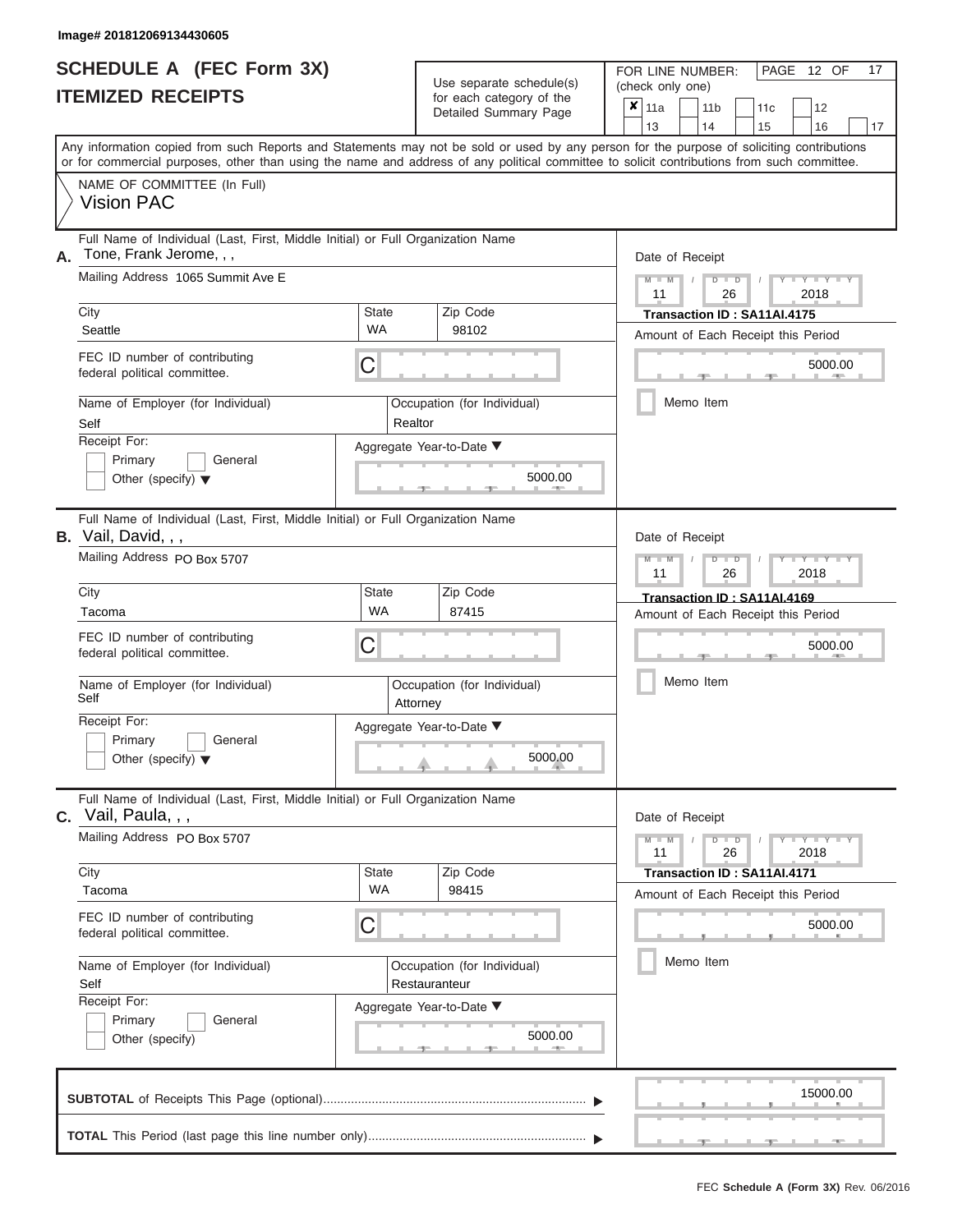ı

|                          | SCHEDULE A (FEC Form 3X) |
|--------------------------|--------------------------|
| <b>ITEMIZED RECEIPTS</b> |                          |

Use separate schedule(s)<br>for each category of the

FOR LINE NUMBER:<br>(check only one)

PAGE 13 OF 17

|    | <b>IIEMILED REVEIFIJ</b>                                                                                                                                                                                                                                                                |                    | for each category of the                |  | ×<br>11a                                                          |  | 11 <sub>b</sub> | 11c                         |  | 12         |    |  |  |  |
|----|-----------------------------------------------------------------------------------------------------------------------------------------------------------------------------------------------------------------------------------------------------------------------------------------|--------------------|-----------------------------------------|--|-------------------------------------------------------------------|--|-----------------|-----------------------------|--|------------|----|--|--|--|
|    |                                                                                                                                                                                                                                                                                         |                    | Detailed Summary Page                   |  | 13                                                                |  | 14              | 15                          |  | 16         | 17 |  |  |  |
|    | Any information copied from such Reports and Statements may not be sold or used by any person for the purpose of soliciting contributions<br>or for commercial purposes, other than using the name and address of any political committee to solicit contributions from such committee. |                    |                                         |  |                                                                   |  |                 |                             |  |            |    |  |  |  |
|    | NAME OF COMMITTEE (In Full)<br><b>Vision PAC</b>                                                                                                                                                                                                                                        |                    |                                         |  |                                                                   |  |                 |                             |  |            |    |  |  |  |
| А. | Full Name of Individual (Last, First, Middle Initial) or Full Organization Name<br>Wyckoff, Martha, , ,                                                                                                                                                                                 |                    | Date of Receipt                         |  |                                                                   |  |                 |                             |  |            |    |  |  |  |
|    | Mailing Address 1065 Summit Ave E                                                                                                                                                                                                                                                       |                    |                                         |  | $M - M$<br>$D$ $D$<br>$Y - Y - I$<br>11<br>26<br>2018             |  |                 |                             |  |            |    |  |  |  |
|    | City<br>Seattle                                                                                                                                                                                                                                                                         | State<br><b>WA</b> | Zip Code<br>98102                       |  | Transaction ID: SA11AI.4173<br>Amount of Each Receipt this Period |  |                 |                             |  |            |    |  |  |  |
|    | FEC ID number of contributing<br>federal political committee.                                                                                                                                                                                                                           | С                  |                                         |  | 5000.00<br>Memo Item                                              |  |                 |                             |  |            |    |  |  |  |
|    | Name of Employer (for Individual)<br>None                                                                                                                                                                                                                                               | Retired            | Occupation (for Individual)             |  |                                                                   |  |                 |                             |  |            |    |  |  |  |
|    | Receipt For:<br>Primary<br>General<br>Other (specify) $\blacktriangledown$                                                                                                                                                                                                              |                    | Aggregate Year-to-Date ▼<br>5000.00     |  |                                                                   |  |                 |                             |  |            |    |  |  |  |
|    | Full Name of Individual (Last, First, Middle Initial) or Full Organization Name<br>B. Zapolsky, David, , ,                                                                                                                                                                              |                    |                                         |  | Date of Receipt                                                   |  |                 |                             |  |            |    |  |  |  |
|    | Mailing Address 301 W Kinnear PI                                                                                                                                                                                                                                                        |                    |                                         |  | $M - M$<br>$D$ $\Box$ $D$<br>$\mathbf{Y}$<br>11<br>20<br>2018     |  |                 |                             |  |            |    |  |  |  |
|    | City<br>Seattle                                                                                                                                                                                                                                                                         | State<br><b>WA</b> | Zip Code<br>98119                       |  |                                                                   |  |                 | Transaction ID: SA11AI.4132 |  |            |    |  |  |  |
|    | FEC ID number of contributing<br>federal political committee.                                                                                                                                                                                                                           | C                  |                                         |  | Amount of Each Receipt this Period<br>5000.00                     |  |                 |                             |  |            |    |  |  |  |
|    | Name of Employer (for Individual)<br>Amazon.com                                                                                                                                                                                                                                         |                    | Occupation (for Individual)<br>Attorney |  | Earmarked Through ActBlue                                         |  | Memo Item       |                             |  |            |    |  |  |  |
|    | Receipt For:<br>Primary<br>General<br>Other (specify) $\blacktriangledown$                                                                                                                                                                                                              |                    | Aggregate Year-to-Date ▼<br>5000.00     |  |                                                                   |  |                 |                             |  |            |    |  |  |  |
| C. | Full Name of Individual (Last, First, Middle Initial) or Full Organization Name                                                                                                                                                                                                         |                    |                                         |  | Date of Receipt                                                   |  |                 |                             |  |            |    |  |  |  |
|    | <b>Mailing Address</b>                                                                                                                                                                                                                                                                  |                    |                                         |  | $M - M$                                                           |  | $D$ $D$         |                             |  | Y FY FY FY |    |  |  |  |
|    | City                                                                                                                                                                                                                                                                                    | State              | Zip Code                                |  |                                                                   |  |                 |                             |  |            |    |  |  |  |
|    | FEC ID number of contributing<br>federal political committee.                                                                                                                                                                                                                           | С                  |                                         |  | Amount of Each Receipt this Period                                |  |                 |                             |  |            |    |  |  |  |
|    | Name of Employer (for Individual)                                                                                                                                                                                                                                                       |                    | Occupation (for Individual)             |  |                                                                   |  | Memo Item       |                             |  |            |    |  |  |  |
|    | Receipt For:<br>General<br>Primary<br>Other (specify)                                                                                                                                                                                                                                   |                    | Aggregate Year-to-Date ▼                |  |                                                                   |  |                 |                             |  |            |    |  |  |  |
|    |                                                                                                                                                                                                                                                                                         |                    |                                         |  |                                                                   |  |                 |                             |  | 10000.00   |    |  |  |  |
|    |                                                                                                                                                                                                                                                                                         |                    |                                         |  |                                                                   |  |                 |                             |  | 107500.00  |    |  |  |  |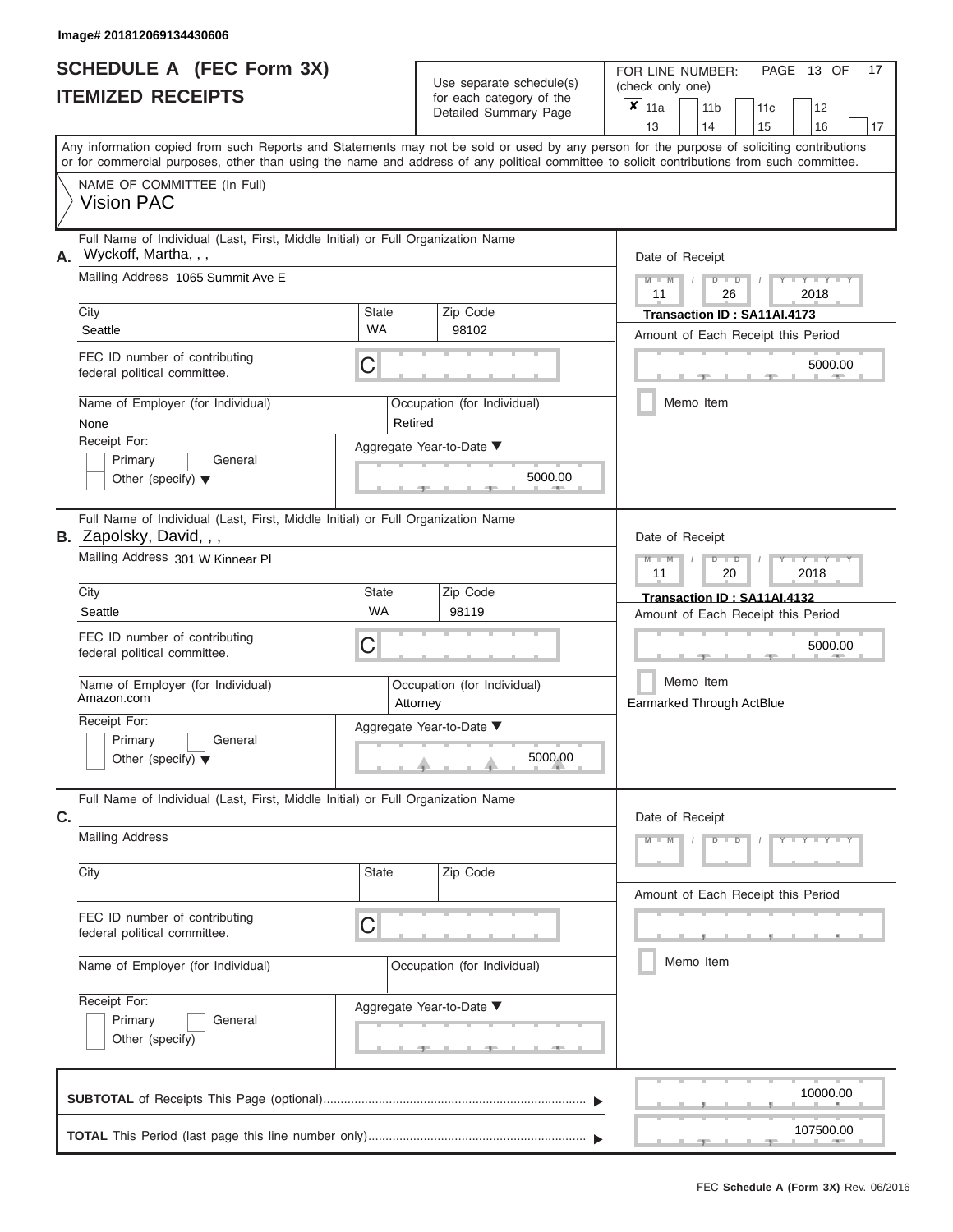|                          | SCHEDULE A (FEC Form 3X) |
|--------------------------|--------------------------|
| <b>ITEMIZED RECEIPTS</b> |                          |

Use separate schedule(s)<br>for each category of the

FOR LINE NUMBER:<br>(check only one)

PAGE 14 OF 17

|    |                                                                                                                                                                                                                                                                                         |                             | badii balogoiy of life<br>Detailed Summary Page                            |  | 11a                                                              |               | 11 <sub>b</sub> |                                               | $x _{11c}$                                                      | 12      |      |    |  |  |
|----|-----------------------------------------------------------------------------------------------------------------------------------------------------------------------------------------------------------------------------------------------------------------------------------------|-----------------------------|----------------------------------------------------------------------------|--|------------------------------------------------------------------|---------------|-----------------|-----------------------------------------------|-----------------------------------------------------------------|---------|------|----|--|--|
|    | Any information copied from such Reports and Statements may not be sold or used by any person for the purpose of soliciting contributions<br>or for commercial purposes, other than using the name and address of any political committee to solicit contributions from such committee. |                             |                                                                            |  | 13                                                               |               | 14              |                                               | 15                                                              | 16      |      | 17 |  |  |
|    | NAME OF COMMITTEE (In Full)<br><b>Vision PAC</b>                                                                                                                                                                                                                                        |                             |                                                                            |  |                                                                  |               |                 |                                               |                                                                 |         |      |    |  |  |
| А. | Full Name of Individual (Last, First, Middle Initial) or Full Organization Name<br><b>ACTBLUE</b>                                                                                                                                                                                       |                             |                                                                            |  | Date of Receipt                                                  |               |                 |                                               |                                                                 |         |      |    |  |  |
|    | Mailing Address P.O. BOX 441146                                                                                                                                                                                                                                                         |                             | $M - M$<br>$D$ $D$<br>Y TY<br>2018<br>10<br>28                             |  |                                                                  |               |                 |                                               |                                                                 |         |      |    |  |  |
|    | City<br><b>SOMERVILLE</b>                                                                                                                                                                                                                                                               | <b>State</b><br>МA          | Zip Code<br>02144                                                          |  | Transaction ID: SA11C.4146<br>Amount of Each Receipt this Period |               |                 |                                               |                                                                 |         |      |    |  |  |
|    | FEC ID number of contributing<br>federal political committee.                                                                                                                                                                                                                           | С<br>C00401224              |                                                                            |  |                                                                  |               |                 |                                               |                                                                 | 5000.00 |      |    |  |  |
|    | Name of Employer (for Individual)                                                                                                                                                                                                                                                       |                             | X Memo Item                                                                |  |                                                                  |               |                 | Total Earmarked Through Conduit PAC Limit Not |                                                                 |         |      |    |  |  |
|    | Receipt For:<br>Primary<br>General<br>Other (specify) $\blacktriangledown$                                                                                                                                                                                                              |                             | Affected                                                                   |  |                                                                  |               |                 |                                               |                                                                 |         |      |    |  |  |
|    | Full Name of Individual (Last, First, Middle Initial) or Full Organization Name<br><b>B. ACTBLUE</b>                                                                                                                                                                                    |                             |                                                                            |  | Date of Receipt                                                  |               |                 |                                               |                                                                 |         |      |    |  |  |
|    | Mailing Address P.O. BOX 441146                                                                                                                                                                                                                                                         |                             | $M - M$<br>11                                                              |  |                                                                  | $D$ $D$<br>18 |                 | Y TYT<br>2018                                 |                                                                 |         |      |    |  |  |
|    | City<br><b>SOMERVILLE</b>                                                                                                                                                                                                                                                               | <b>State</b><br>MA          | Zip Code<br>02144                                                          |  | Transaction ID: SA11C.4147<br>Amount of Each Receipt this Period |               |                 |                                               |                                                                 |         |      |    |  |  |
|    | FEC ID number of contributing<br>federal political committee.                                                                                                                                                                                                                           | С<br>C00401224              |                                                                            |  |                                                                  |               |                 |                                               | 25000.00                                                        |         |      |    |  |  |
|    | Name of Employer (for Individual)                                                                                                                                                                                                                                                       |                             | $\mathbf{x}$<br>Memo Item<br>Total Earmarked Through Conduit PAC Limit Not |  |                                                                  |               |                 |                                               |                                                                 |         |      |    |  |  |
|    | Receipt For:<br>Primary<br>General<br>Other (specify) $\blacktriangledown$                                                                                                                                                                                                              |                             | Aggregate Year-to-Date ▼                                                   |  | Affected                                                         |               |                 |                                               |                                                                 |         |      |    |  |  |
|    | Full Name of Individual (Last, First, Middle Initial) or Full Organization Name<br>C. ACTBLUE                                                                                                                                                                                           |                             |                                                                            |  | Date of Receipt                                                  |               |                 |                                               |                                                                 |         |      |    |  |  |
|    | Mailing Address P.O. BOX 441146                                                                                                                                                                                                                                                         |                             | $M - M$<br>$Y - Y - Y - Y - Y$<br>$D$ $D$<br>25<br>2018<br>11              |  |                                                                  |               |                 |                                               |                                                                 |         |      |    |  |  |
|    | City<br><b>SOMERVILLE</b>                                                                                                                                                                                                                                                               | <b>State</b><br>МA          | Zip Code<br>02144                                                          |  |                                                                  |               |                 |                                               | Transaction ID: SA11C.4151                                      |         |      |    |  |  |
|    | FEC ID number of contributing<br>federal political committee.                                                                                                                                                                                                                           | С                           | C00401224                                                                  |  | Amount of Each Receipt this Period<br>27500.00                   |               |                 |                                               |                                                                 |         |      |    |  |  |
|    | Name of Employer (for Individual)                                                                                                                                                                                                                                                       | Occupation (for Individual) |                                                                            |  |                                                                  |               |                 |                                               | ×<br>Memo Item<br>Total Earmarked Through Conduit PAC Limit Not |         |      |    |  |  |
|    | Receipt For:<br>Primary<br>General<br>Other (specify)                                                                                                                                                                                                                                   |                             | Aggregate Year-to-Date ▼                                                   |  | Affected                                                         |               |                 |                                               |                                                                 |         |      |    |  |  |
|    |                                                                                                                                                                                                                                                                                         |                             |                                                                            |  |                                                                  |               |                 |                                               |                                                                 |         | 0.00 |    |  |  |
|    |                                                                                                                                                                                                                                                                                         |                             |                                                                            |  |                                                                  |               |                 |                                               |                                                                 |         | 0.00 |    |  |  |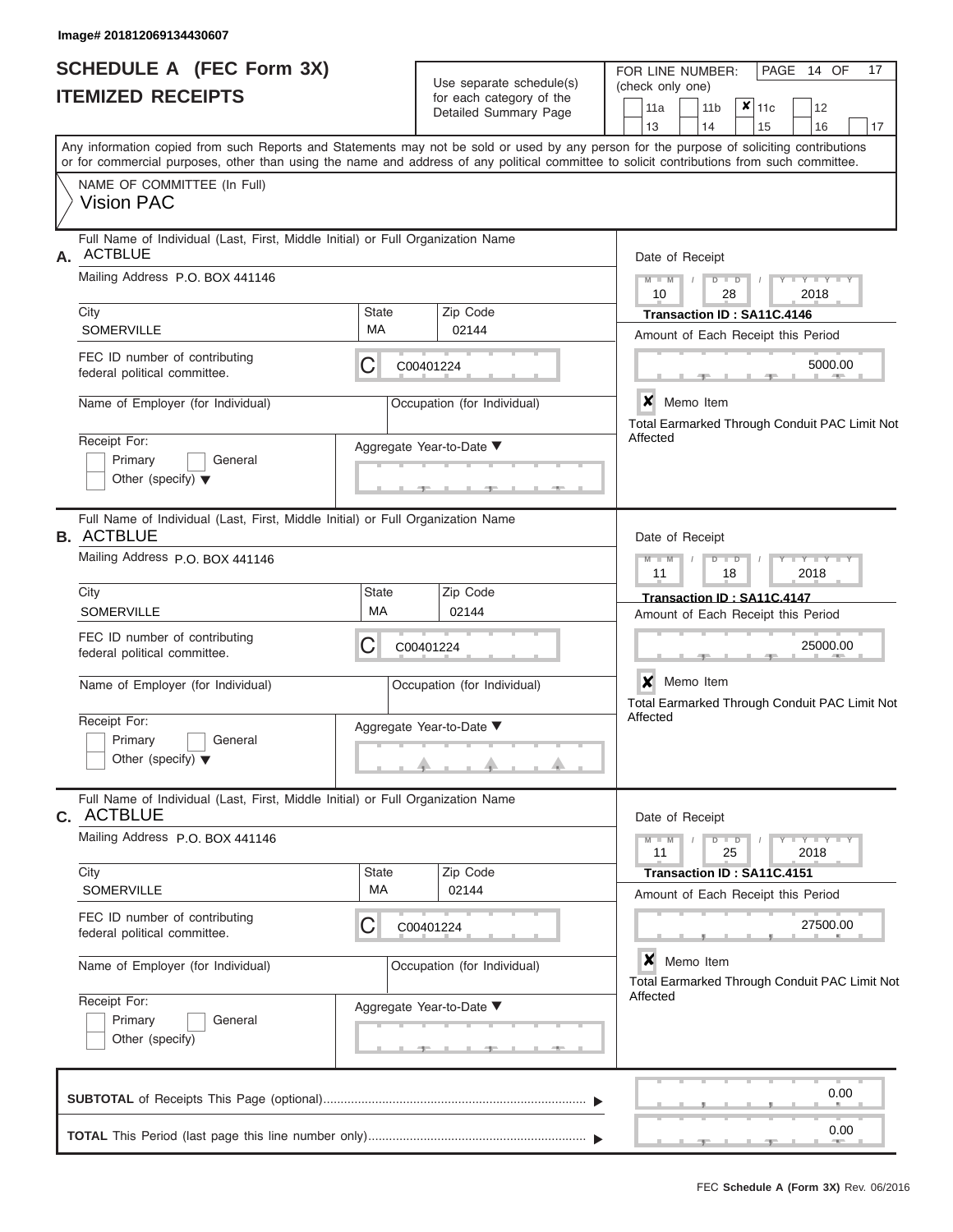I

|                               | <b>SCHEDULE B (FEC Form 3X)</b>                      |           |                                                      |  |                                      |                                                                                                                                                                                                                                                                                         |                             |                                         |                            | FOR LINE NUMBER:                                                             |         |                      |                                         |  |            | PAGE 15 OF                  | 17 |
|-------------------------------|------------------------------------------------------|-----------|------------------------------------------------------|--|--------------------------------------|-----------------------------------------------------------------------------------------------------------------------------------------------------------------------------------------------------------------------------------------------------------------------------------------|-----------------------------|-----------------------------------------|----------------------------|------------------------------------------------------------------------------|---------|----------------------|-----------------------------------------|--|------------|-----------------------------|----|
| <b>ITEMIZED DISBURSEMENTS</b> |                                                      |           | Use separate schedule(s)<br>for each category of the |  |                                      |                                                                                                                                                                                                                                                                                         | (check only one)<br>$x$ 21b | 27<br>26                                |                            |                                                                              |         |                      |                                         |  |            |                             |    |
|                               |                                                      |           |                                                      |  |                                      | Detailed Summary Page                                                                                                                                                                                                                                                                   |                             |                                         | 28a                        | 22<br>28 <sub>b</sub>                                                        |         | 23<br>28c            | 29                                      |  |            | 30 <sub>b</sub>             |    |
|                               |                                                      |           |                                                      |  |                                      | Any information copied from such Reports and Statements may not be sold or used by any person for the purpose of soliciting contributions<br>or for commercial purposes, other than using the name and address of any political committee to solicit contributions from such committee. |                             |                                         |                            |                                                                              |         |                      |                                         |  |            |                             |    |
|                               | NAME OF COMMITTEE (In Full)                          |           |                                                      |  |                                      |                                                                                                                                                                                                                                                                                         |                             |                                         |                            |                                                                              |         |                      |                                         |  |            |                             |    |
|                               | <b>Vision PAC</b>                                    |           |                                                      |  |                                      |                                                                                                                                                                                                                                                                                         |                             |                                         |                            |                                                                              |         |                      |                                         |  |            |                             |    |
|                               | Full Name (Last, First, Middle Initial)              |           |                                                      |  |                                      |                                                                                                                                                                                                                                                                                         |                             |                                         |                            |                                                                              |         |                      |                                         |  |            |                             |    |
|                               | A. ActBlue Technical Services                        |           |                                                      |  |                                      |                                                                                                                                                                                                                                                                                         |                             |                                         |                            |                                                                              |         | Date of Disbursement |                                         |  |            |                             |    |
|                               | Mailing Address 366 Summer Street                    |           |                                                      |  |                                      |                                                                                                                                                                                                                                                                                         |                             |                                         |                            | $M - M$<br>10                                                                |         | $D$ $D$              | 28                                      |  | 2018       | Y L Y L Y L Y               |    |
| City                          |                                                      |           |                                                      |  | <b>State</b>                         | Zip Code                                                                                                                                                                                                                                                                                |                             |                                         |                            |                                                                              |         |                      | <b>FEC Identification Number</b>        |  |            |                             |    |
|                               | Somerville<br>Purpose of Disbursement                |           |                                                      |  | <b>MA</b>                            | 02144                                                                                                                                                                                                                                                                                   |                             |                                         |                            | C                                                                            |         |                      |                                         |  |            |                             |    |
|                               | <b>Transaction Processing</b>                        |           |                                                      |  |                                      |                                                                                                                                                                                                                                                                                         |                             |                                         |                            |                                                                              |         |                      | Transaction ID: SB21B.4162              |  |            |                             |    |
|                               | Candidate Name                                       |           |                                                      |  |                                      |                                                                                                                                                                                                                                                                                         |                             | Category/                               |                            |                                                                              |         |                      | Amount of Each Disbursement this Period |  |            |                             |    |
|                               | Office Sought:                                       | House     |                                                      |  | Disbursement For:                    |                                                                                                                                                                                                                                                                                         |                             | <b>Type</b>                             |                            |                                                                              |         |                      |                                         |  |            | 197.50                      |    |
|                               |                                                      | Senate    |                                                      |  | Primary                              | General                                                                                                                                                                                                                                                                                 |                             |                                         |                            |                                                                              |         |                      |                                         |  |            |                             |    |
|                               |                                                      |           | President                                            |  | Other (specify) $\blacktriangledown$ |                                                                                                                                                                                                                                                                                         |                             |                                         |                            |                                                                              |         | Memo Item            |                                         |  |            |                             |    |
| State:                        | Full Name (Last, First, Middle Initial)              | District: |                                                      |  |                                      |                                                                                                                                                                                                                                                                                         |                             |                                         |                            |                                                                              |         |                      |                                         |  |            |                             |    |
|                               | <b>B.</b> ActBlue Technical Services                 |           |                                                      |  |                                      |                                                                                                                                                                                                                                                                                         |                             |                                         |                            |                                                                              |         | Date of Disbursement |                                         |  |            |                             |    |
|                               |                                                      |           |                                                      |  |                                      |                                                                                                                                                                                                                                                                                         |                             |                                         | $M - M$                    |                                                                              | $D$ $D$ |                      |                                         |  | Y FY FY FY |                             |    |
|                               | Mailing Address 366 Summer Street                    |           |                                                      |  |                                      |                                                                                                                                                                                                                                                                                         |                             |                                         |                            | 11<br>18<br>2018                                                             |         |                      |                                         |  |            |                             |    |
| City                          | Somerville                                           |           |                                                      |  | <b>State</b><br><b>MA</b>            | Zip Code<br>02144                                                                                                                                                                                                                                                                       |                             |                                         |                            |                                                                              |         |                      | <b>FEC Identification Number</b>        |  |            |                             |    |
|                               | Purpose of Disbursement                              |           |                                                      |  |                                      |                                                                                                                                                                                                                                                                                         |                             |                                         |                            | C                                                                            |         |                      |                                         |  |            |                             |    |
|                               | <b>Transaction Processing</b><br>Candidate Name      |           |                                                      |  |                                      |                                                                                                                                                                                                                                                                                         |                             |                                         | Transaction ID: SB21B.4163 |                                                                              |         |                      |                                         |  |            |                             |    |
|                               |                                                      |           |                                                      |  |                                      | Category/<br><b>Type</b>                                                                                                                                                                                                                                                                |                             | Amount of Each Disbursement this Period |                            |                                                                              |         |                      |                                         |  |            |                             |    |
|                               | Office Sought:                                       | House     |                                                      |  | Disbursement For:                    |                                                                                                                                                                                                                                                                                         |                             |                                         |                            |                                                                              |         |                      |                                         |  |            | 987.50<br><b>COLLECTION</b> |    |
|                               |                                                      | Senate    | President                                            |  | Primary<br>Other (specify)           | General                                                                                                                                                                                                                                                                                 |                             |                                         |                            |                                                                              |         |                      |                                         |  |            |                             |    |
| State:                        |                                                      | District: |                                                      |  |                                      |                                                                                                                                                                                                                                                                                         |                             |                                         |                            |                                                                              |         | Memo Item            |                                         |  |            |                             |    |
|                               | Full Name (Last, First, Middle Initial)              |           |                                                      |  |                                      |                                                                                                                                                                                                                                                                                         |                             |                                         |                            |                                                                              |         |                      |                                         |  |            |                             |    |
|                               | C. ActBlue Technical Services                        |           |                                                      |  |                                      |                                                                                                                                                                                                                                                                                         |                             |                                         |                            | Date of Disbursement<br>Y FY FY FY<br>$D$ $D$<br>$M - M$<br>11<br>25<br>2018 |         |                      |                                         |  |            |                             |    |
|                               | Mailing Address 366 Summer Street                    |           |                                                      |  |                                      |                                                                                                                                                                                                                                                                                         |                             |                                         |                            |                                                                              |         |                      |                                         |  |            |                             |    |
| City                          |                                                      |           |                                                      |  | <b>State</b>                         | Zip Code                                                                                                                                                                                                                                                                                |                             |                                         |                            |                                                                              |         |                      | <b>FEC Identification Number</b>        |  |            |                             |    |
|                               | MA<br>02144<br>Somerville<br>Purpose of Disbursement |           |                                                      |  |                                      |                                                                                                                                                                                                                                                                                         |                             |                                         |                            | С                                                                            |         |                      |                                         |  |            |                             |    |
|                               | <b>Transaction Processing</b>                        |           |                                                      |  |                                      |                                                                                                                                                                                                                                                                                         |                             |                                         |                            |                                                                              |         |                      | Transaction ID: SB21B.4164              |  |            |                             |    |
|                               | Candidate Name<br>Category/<br>Type                  |           |                                                      |  |                                      |                                                                                                                                                                                                                                                                                         |                             |                                         |                            |                                                                              |         |                      | Amount of Each Disbursement this Period |  |            |                             |    |
|                               | Office Sought:<br>Disbursement For:<br>House         |           |                                                      |  |                                      |                                                                                                                                                                                                                                                                                         |                             |                                         |                            |                                                                              |         |                      |                                         |  |            | 1086.25                     |    |
|                               |                                                      | Senate    |                                                      |  | Primary                              | General                                                                                                                                                                                                                                                                                 |                             |                                         |                            |                                                                              |         |                      |                                         |  |            |                             |    |
| State:                        |                                                      | District: | President                                            |  | Other (specify) $\blacktriangledown$ |                                                                                                                                                                                                                                                                                         |                             |                                         |                            |                                                                              |         | Memo Item            |                                         |  |            |                             |    |
|                               |                                                      |           |                                                      |  |                                      |                                                                                                                                                                                                                                                                                         |                             |                                         |                            |                                                                              |         |                      |                                         |  |            |                             |    |
|                               |                                                      |           |                                                      |  |                                      |                                                                                                                                                                                                                                                                                         |                             |                                         |                            |                                                                              |         |                      |                                         |  |            | 2271.25                     |    |
|                               |                                                      |           |                                                      |  |                                      |                                                                                                                                                                                                                                                                                         |                             |                                         |                            |                                                                              |         |                      |                                         |  |            |                             |    |
|                               |                                                      |           |                                                      |  |                                      |                                                                                                                                                                                                                                                                                         |                             |                                         |                            |                                                                              |         |                      | <u>, , , , , , , , , , , , , , , ,</u>  |  |            |                             |    |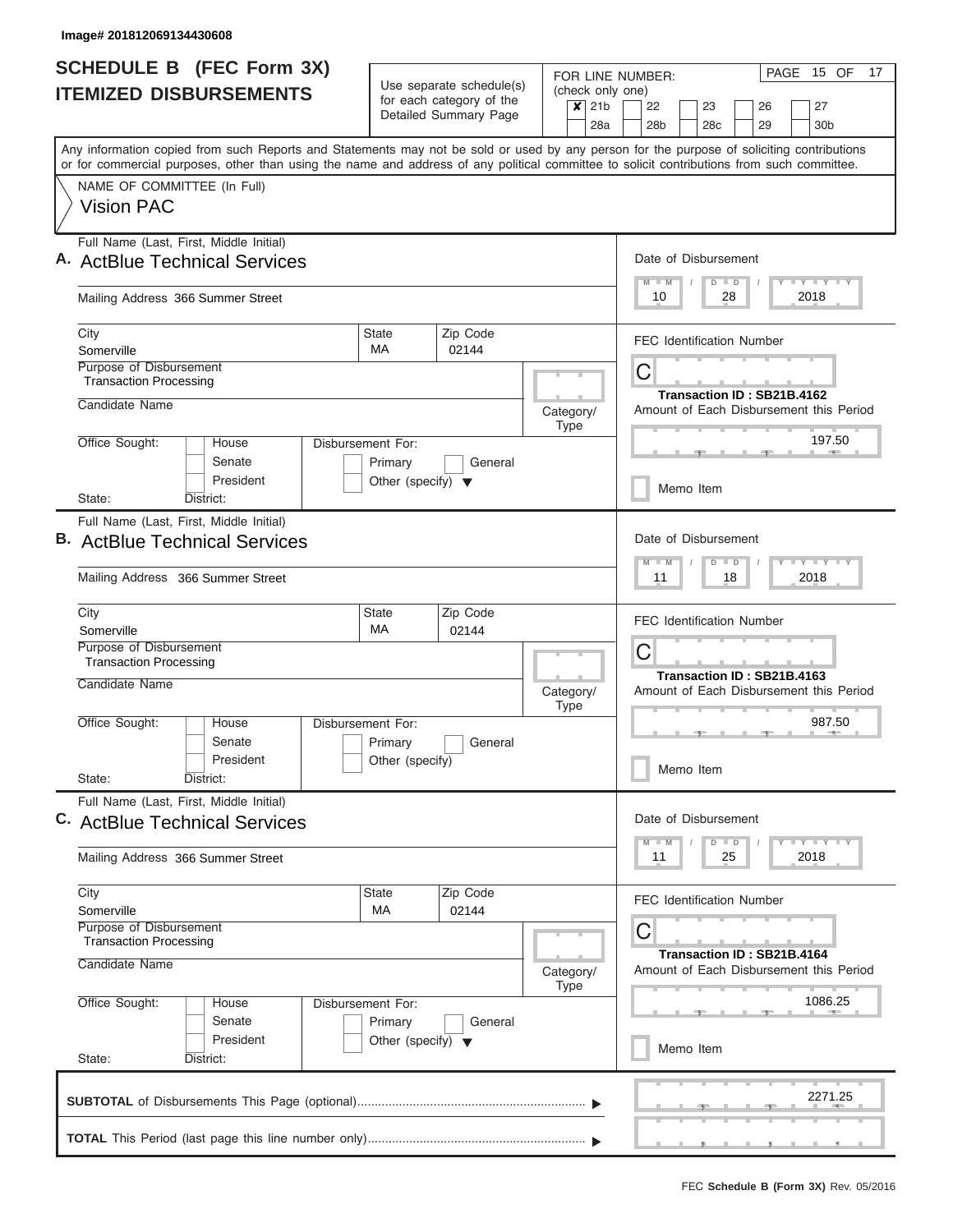| <b>SCHEDULE B (FEC Form 3X)</b>                                                                                                                                                                                                                                                         |                                                                      | Use separate schedule(s)                          | FOR LINE NUMBER:                                               | PAGE 16 OF<br>17                                                                           |  |  |  |  |  |  |
|-----------------------------------------------------------------------------------------------------------------------------------------------------------------------------------------------------------------------------------------------------------------------------------------|----------------------------------------------------------------------|---------------------------------------------------|----------------------------------------------------------------|--------------------------------------------------------------------------------------------|--|--|--|--|--|--|
| <b>ITEMIZED DISBURSEMENTS</b>                                                                                                                                                                                                                                                           |                                                                      | for each category of the<br>Detailed Summary Page | (check only one)<br>21 <sub>b</sub><br>$\boldsymbol{x}$<br>28a | 22<br>23<br>27<br>26<br>28 <sub>b</sub><br>28 <sub>c</sub><br>29<br>30 <sub>b</sub>        |  |  |  |  |  |  |
| Any information copied from such Reports and Statements may not be sold or used by any person for the purpose of soliciting contributions<br>or for commercial purposes, other than using the name and address of any political committee to solicit contributions from such committee. |                                                                      |                                                   |                                                                |                                                                                            |  |  |  |  |  |  |
| NAME OF COMMITTEE (In Full)<br><b>Vision PAC</b>                                                                                                                                                                                                                                        |                                                                      |                                                   |                                                                |                                                                                            |  |  |  |  |  |  |
| Full Name (Last, First, Middle Initial)<br>A. AK Consulting LLC                                                                                                                                                                                                                         |                                                                      |                                                   |                                                                | Date of Disbursement<br>Y FY FY FY<br>$M - M$<br>$D$ $D$                                   |  |  |  |  |  |  |
| Mailing Address 122 14th Ave                                                                                                                                                                                                                                                            |                                                                      |                                                   |                                                                | 2018<br>11<br>15                                                                           |  |  |  |  |  |  |
| City<br>Seattle                                                                                                                                                                                                                                                                         | <b>State</b><br><b>WA</b>                                            | Zip Code<br>98122                                 |                                                                | <b>FEC Identification Number</b>                                                           |  |  |  |  |  |  |
| Purpose of Disbursement<br><b>Strategic Consulting</b><br>Candidate Name                                                                                                                                                                                                                |                                                                      |                                                   | Category/                                                      | C<br>Transaction ID: SB21B.4159                                                            |  |  |  |  |  |  |
| Office Sought:<br>House<br>Senate<br>President                                                                                                                                                                                                                                          | Disbursement For:<br>Primary<br>Other (specify) $\blacktriangledown$ | General                                           | <b>Type</b>                                                    | Amount of Each Disbursement this Period<br>3000.00                                         |  |  |  |  |  |  |
| District:<br>State:                                                                                                                                                                                                                                                                     |                                                                      |                                                   |                                                                | Memo Item                                                                                  |  |  |  |  |  |  |
| Full Name (Last, First, Middle Initial)<br>B. AK Consulting LLC<br>Mailing Address 122 14th Ave                                                                                                                                                                                         |                                                                      |                                                   |                                                                | Date of Disbursement<br>$-1 - Y - 1 - Y - 1 - Y$<br>$M - M$<br>$D$ $D$<br>2018<br>11<br>26 |  |  |  |  |  |  |
| City                                                                                                                                                                                                                                                                                    | State                                                                | Zip Code                                          |                                                                |                                                                                            |  |  |  |  |  |  |
| Seattle<br>Purpose of Disbursement<br><b>Strategic Consulting</b>                                                                                                                                                                                                                       | <b>WA</b>                                                            | 98122                                             |                                                                | <b>FEC Identification Number</b><br>C                                                      |  |  |  |  |  |  |
| Candidate Name                                                                                                                                                                                                                                                                          |                                                                      |                                                   | Category/<br><b>Type</b>                                       | Transaction ID: SB21B.4161<br>Amount of Each Disbursement this Period                      |  |  |  |  |  |  |
| Office Sought:<br>House<br>Senate<br>President<br>State:<br>District:                                                                                                                                                                                                                   | Disbursement For:<br>Primary<br>Other (specify)                      | General                                           |                                                                | 6000.00<br>Memo Item                                                                       |  |  |  |  |  |  |
| Full Name (Last, First, Middle Initial)<br>C. JR Consulting Inc.                                                                                                                                                                                                                        |                                                                      |                                                   |                                                                | Date of Disbursement<br>Y LY LY LY<br>$M$ $M$<br>$D$ $D$                                   |  |  |  |  |  |  |
| Mailing Address 3700 25th Place W #201                                                                                                                                                                                                                                                  |                                                                      |                                                   |                                                                | 2018<br>11<br>26                                                                           |  |  |  |  |  |  |
| City<br>Seattle                                                                                                                                                                                                                                                                         | State<br><b>WA</b>                                                   | Zip Code<br>98199                                 |                                                                | <b>FEC Identification Number</b>                                                           |  |  |  |  |  |  |
| Purpose of Disbursement<br><b>Communications Consulting</b><br>Candidate Name                                                                                                                                                                                                           |                                                                      |                                                   | Category/                                                      | C<br>Transaction ID: SB21B.4154<br>Amount of Each Disbursement this Period                 |  |  |  |  |  |  |
| Office Sought:<br>House<br>Senate                                                                                                                                                                                                                                                       | Disbursement For:<br>Primary                                         | General                                           | <b>Type</b>                                                    | 9000.00                                                                                    |  |  |  |  |  |  |
| President<br>State:<br>District:                                                                                                                                                                                                                                                        | Other (specify) $\blacktriangledown$                                 |                                                   |                                                                | Memo Item                                                                                  |  |  |  |  |  |  |
|                                                                                                                                                                                                                                                                                         |                                                                      |                                                   |                                                                | 18000.00                                                                                   |  |  |  |  |  |  |
|                                                                                                                                                                                                                                                                                         |                                                                      |                                                   |                                                                |                                                                                            |  |  |  |  |  |  |